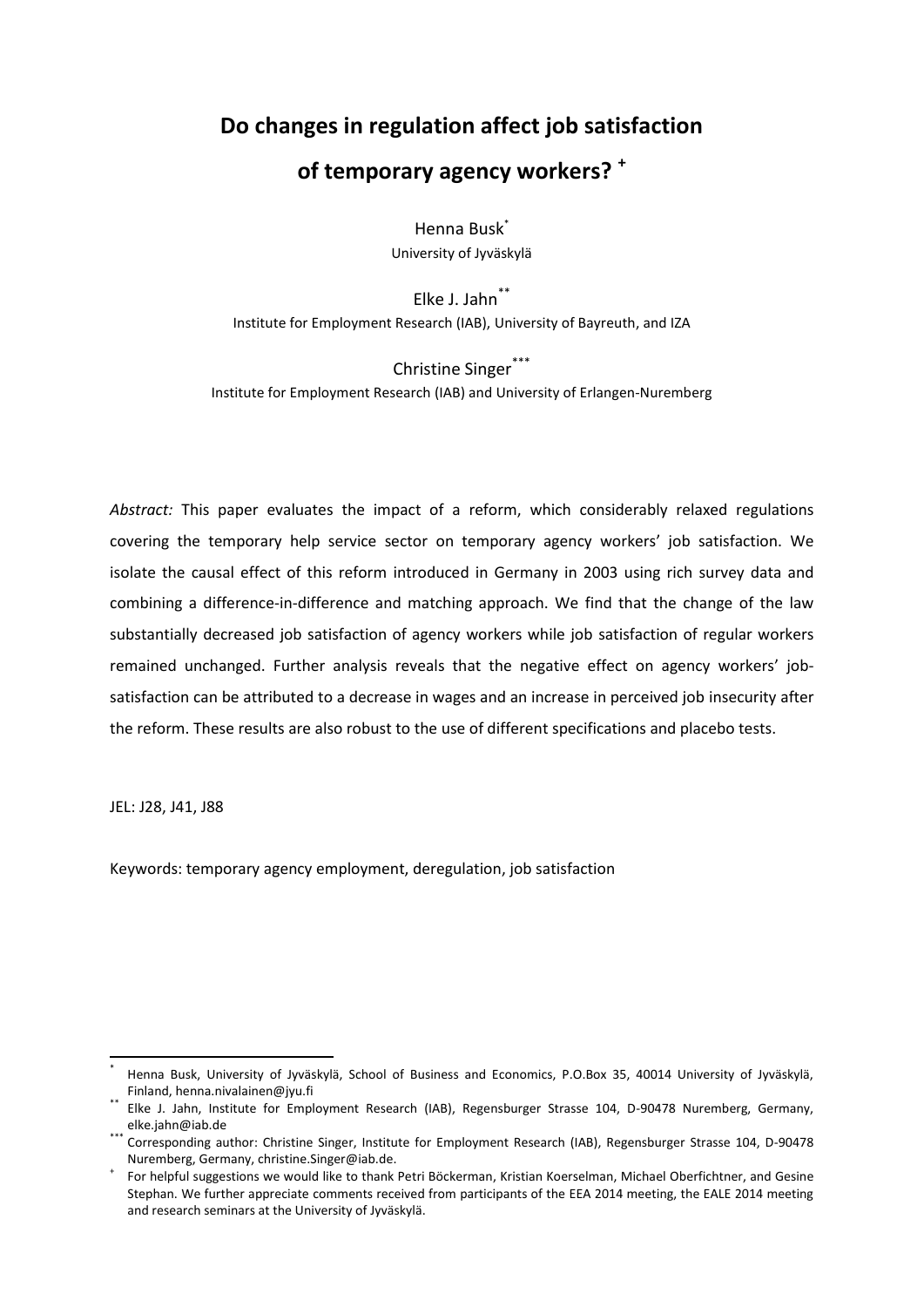# **1 Introduction**

**.** 

In most European countries, the use of temporary agency employment has been stepwise eased over the past two decades while regulations for permanent contracts were essentially left unchanged (OECD 2013).<sup>1</sup> It comes therefore as no surprise that there has been a European wide impressive growth of the temporary help service sector. It is the spot market nature along with the poor working conditions of agency jobs, why agency employment has become the heart of the policy debate about increasing labour market flexibility (e.g. Boeri 2011, Jahn et al. 2012).

And indeed, there is ample evidence that the average wage of agency workers usually lags behind that of the permanent staff (e.g. Böheim and Cardoso 2009, Hamersma et al. 2014, Jahn 2010, Segal and Sullivan 1998), that they face higher unemployment risks (Antoni and Jahn 2009, Houseman et al. 2009, Autor and Houseman 2010), have less access to training (Nienhüser and Matiaske 2006), or suffer more often from work related accidents (Garcia-Serrano et al. 2011).

To judge if flexible employment forms in general are favourable compared to other contractual arrangements, the literature increasingly relies on job satisfaction as an aggregate measure for how workers value various job characteristics. The advantage of this measure is that it not only reflects satisfaction with objective working conditions like job stability or wages, which are common to all contractual arrangements, but also contains assessments on usually unobservable or unmeasurable job characteristics like the importance of inclusion in the work environment (Hamermesh 2001, de Graaf-Zijl 2012, Clark 2001).

The contribution of our paper is to combine two strands of the literature on temporary agency employment. We first draw upon studies investigating job satisfaction of agency workers and second, follow the literature that aims at evaluating the effects of the regulation of flexible employment forms. More precisely, we analyse the influence of a German reform in 2003 that considerably abandoned restrictions on the use of temporary agency workers, on male agency workers' job satisfaction.

The relationship between job satisfaction and flexible job arrangements in general has been subject of numerous previous studies (for a meta study see Wilkin 2013). Flexible job arrangements cover a broad set of employment forms such as contingent employment, temporary agency employment, on-call work, fixed-term employment, seasonal jobs, and casual work. Overall, the literature finds that workers in flexible job arrangements are less satisfied than workers employed in regular jobs, although there is some heterogeneity depending on the type of contractual arrangement. For

<sup>1</sup> For simplicity, the terms temp job and agency employment are used as synonyms for temporary agency employment, temps or agency workers are used instead of temporary agency workers, and perms is used instead of regular workers.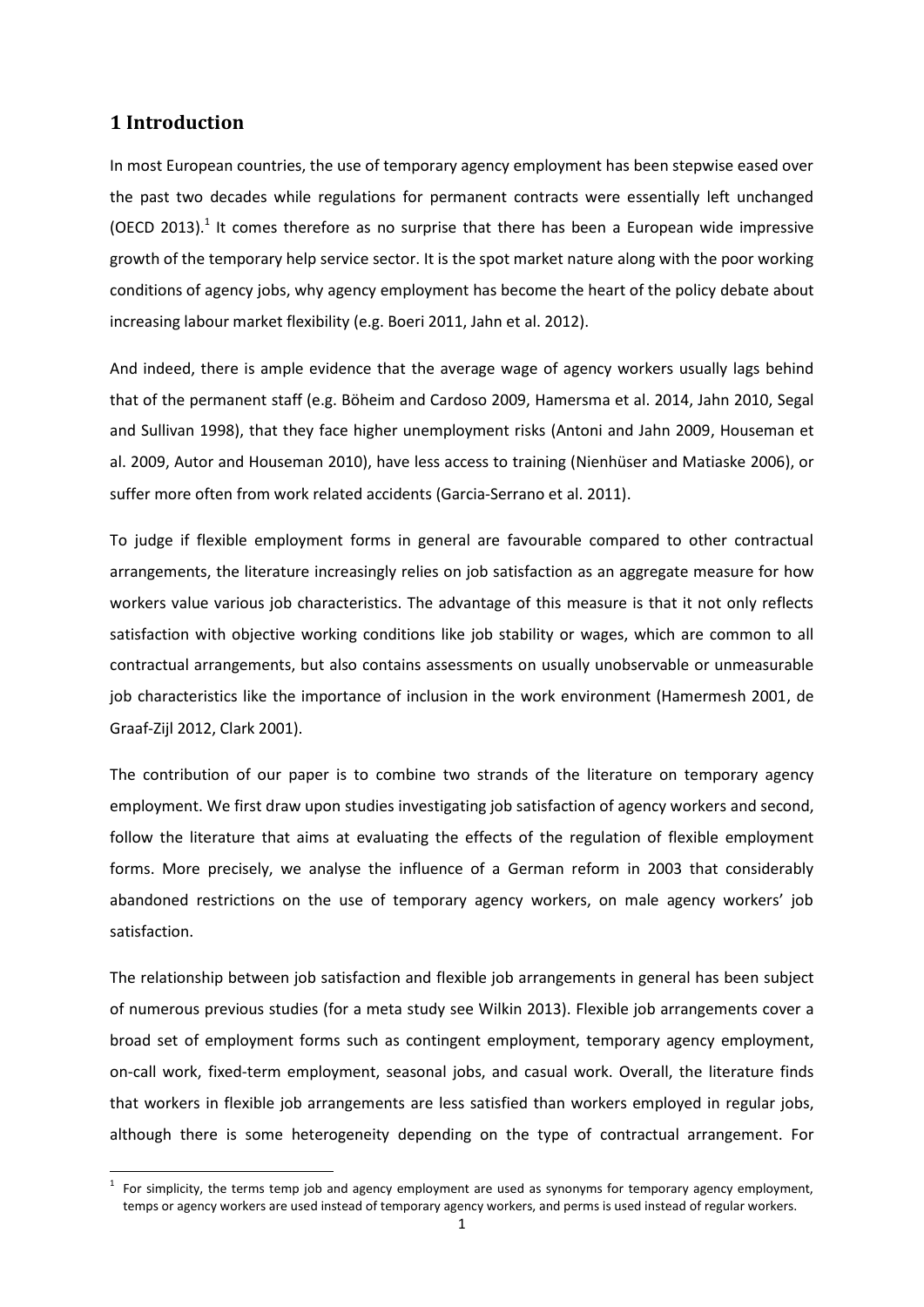example, recent studies have shown that workers hired on direct-hire fixed-term contracts seem to be equally satisfied with their jobs as regular workers (e.g. D'Addio et al. 2007, Bardasi and Francesconi 2004, Boeri and Garibaldi 2009, Chadi and Hetschko 2013, Origo and Pagani 2009).

So far, there are only few studies available focusing solely on job satisfaction of temporary agency workers. Those studies consistently find that agency workers experience lower job satisfaction compared to regular workers (Buddelmeyer et al. 2013, de Graaf-Zijl 2012, Green and Heywood 2011, Wooden and Warren 2004). Much of this difference can be attributed to the content of the job, working non-standard hours, and job insecurity. Investigating the source of job insecurity is of particular importance and needs further investigation, as recent evidence shows that perceived job security rather than contractual job insecurity is the driving factor behind this result (Jahn 2013).

The knowledge about how the deregulation of the temporary agency sector affects job satisfaction of temp workers and thus working conditions is particular important, as national governments increasingly start to re-regulate this employment form. So far, studies analysing the consequences of easing the use of temporary agency workers focused on objective outcomes like employment duration (Antoni and Jahn 2009), the demand for temp workers (Jahn and Bentzen 2012), and the pay gap for temps (Jahn 2010).

To date, there is no study available which investigates how regulations of the law covering the temporary help service sector affects temp workers' job satisfaction. However, there are two studies available investigating how regulations for temporary contracts affect job satisfaction of workers hired on a fixed-term basis. Using a cross-country sample of fixed-term workers from the European Community Household Panel, Salvatori (2010) analyses the impact of the restrictions on fixed-term workers' job satisfaction. This study finds that fewer regulations for these jobs are positively correlated with job satisfaction of fixed-term and permanent workers. That job satisfaction of flexible workers is not only determined by the level of regulation of the contractual type has been shown by Origo and Pagani (2009) using the Eurobarometer. In countries with generous unemployment insurance systems, fixed-term workers are not significantly less satisfied with their jobs. However, if unemployment insurance systems only provide basic insurance against unemployment, fixed-term workers are more dissatisfied.

In order to investigate how changes in regulation affect job satisfaction of temporary agency workers this study follows a different route and exploits longitudinal data for Germany for the period 2002-2006. Using survey data from the German Socio-Economic Panel (SOEP), and combining a difference-in-difference (DID) approach with propensity score (PS) matching, we exploit a quasiexperimental reform in 2003 that only affected agency workers. In this setup, we compare job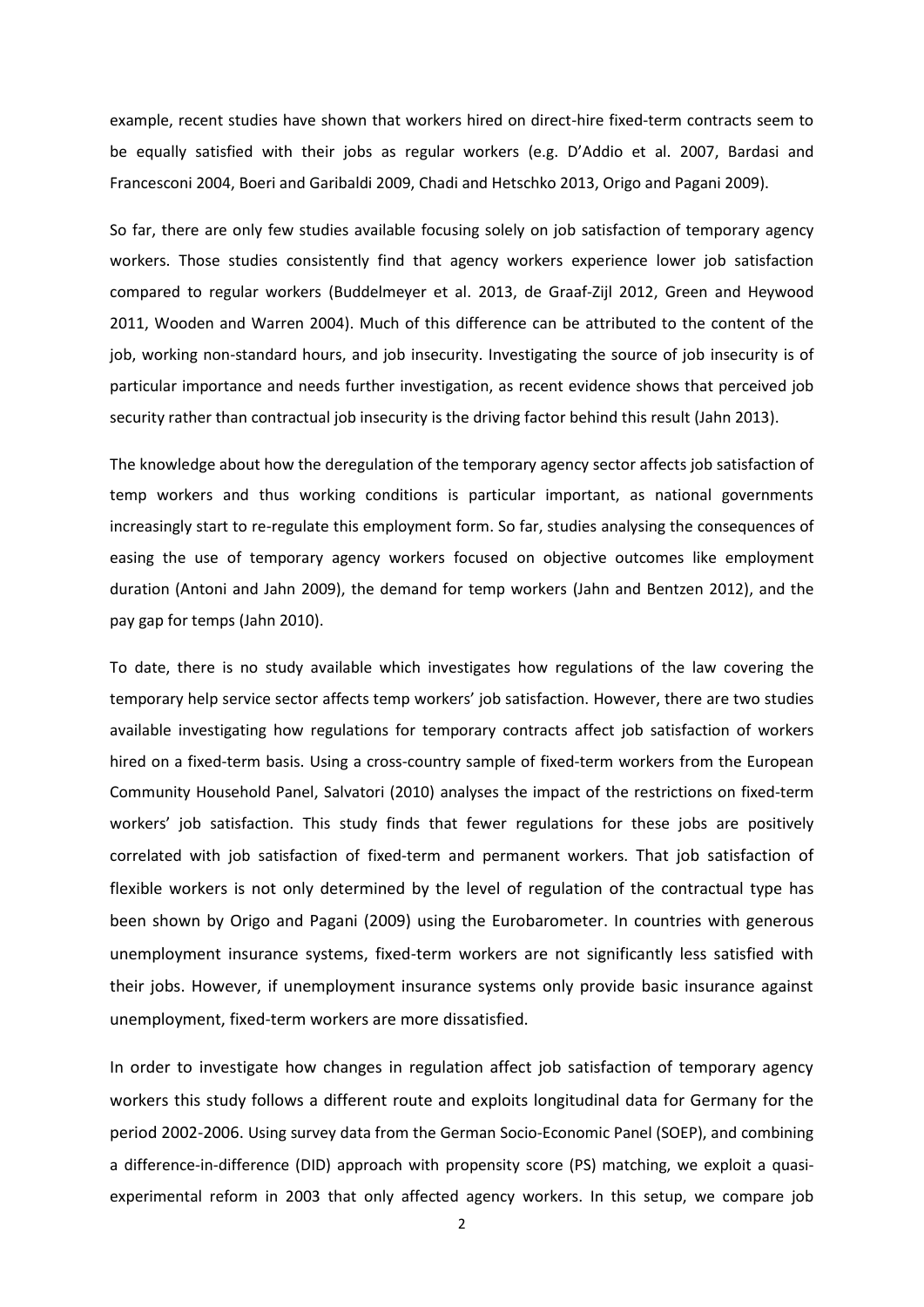satisfaction of temps and perms, while controlling for selection into temporary agency work based on a rich set of control variables.

We find that agency workers' job satisfaction decreases considerably after the reform. We also show that the negative effect on agency worker's job-satisfaction can be partially attributed to a decrease in wages and an increase in perceived job-insecurity after the reform. Our results should be of interest also for other countries as Germany is one of the biggest markets for temporary agency work worldwide. In 2012 the share of agency workers among the total population was about 2.2 percent. This is well above the European average with a share of 1.6 percent. For comparison, in 2012 the share of agency workers in UK was 3.8 percent, in the Netherlands 2.7 percent, in France 2.0 percent, in Japan 1.4 percent and in the US 2.0 percent (CIETT 2014).

The remainder of the paper is organized as follows. In section 2 we describe the institutional background. Section 3 explains our estimation strategy while we describe in section 4 the data set used, and provide descriptive statistics for the dependent and independent variables. Section 5 presents the estimation results. The presentation of the baseline results is followed by a number of robustness checks. Finally, we investigate which working conditions might drive the negative effect on job satisfaction. Section 6 summarizes and concludes the paper.

# **2 Institutional Background**

During the past decade the temporary help service sector has grown substantially in Germany; the share of temp workers increased from approximately 1.3 percent of the wage and salary workforce in 2001 to about 3 percent in 2013 (Figure 1). In 2013 on average about 840.000 workers were employed in this sector. When investigating the labour market flows, it becomes evident that the temporary help service industry is even larger than the stock figure suggests. For example in 2013 about 950.000 new temp jobs were concluded and 1.1 million temp jobs were dissolved.

Figure 1 also documents that the agency sector has particular grown after the reform in 2003, which will be explained in detail below. Firms use agency employment mainly as a buffer over the business cycle: During the recent economic crisis the number of agency workers dropped quite dramatically. Around 70 percent of the total job loss during the Great Recession was due to the mass lay-offs in the temporary help service sector (Federal Employment Agency, 2014). Figure 1 also shows that the sector recovered immediately after the crisis.

[Figure 1 about here.]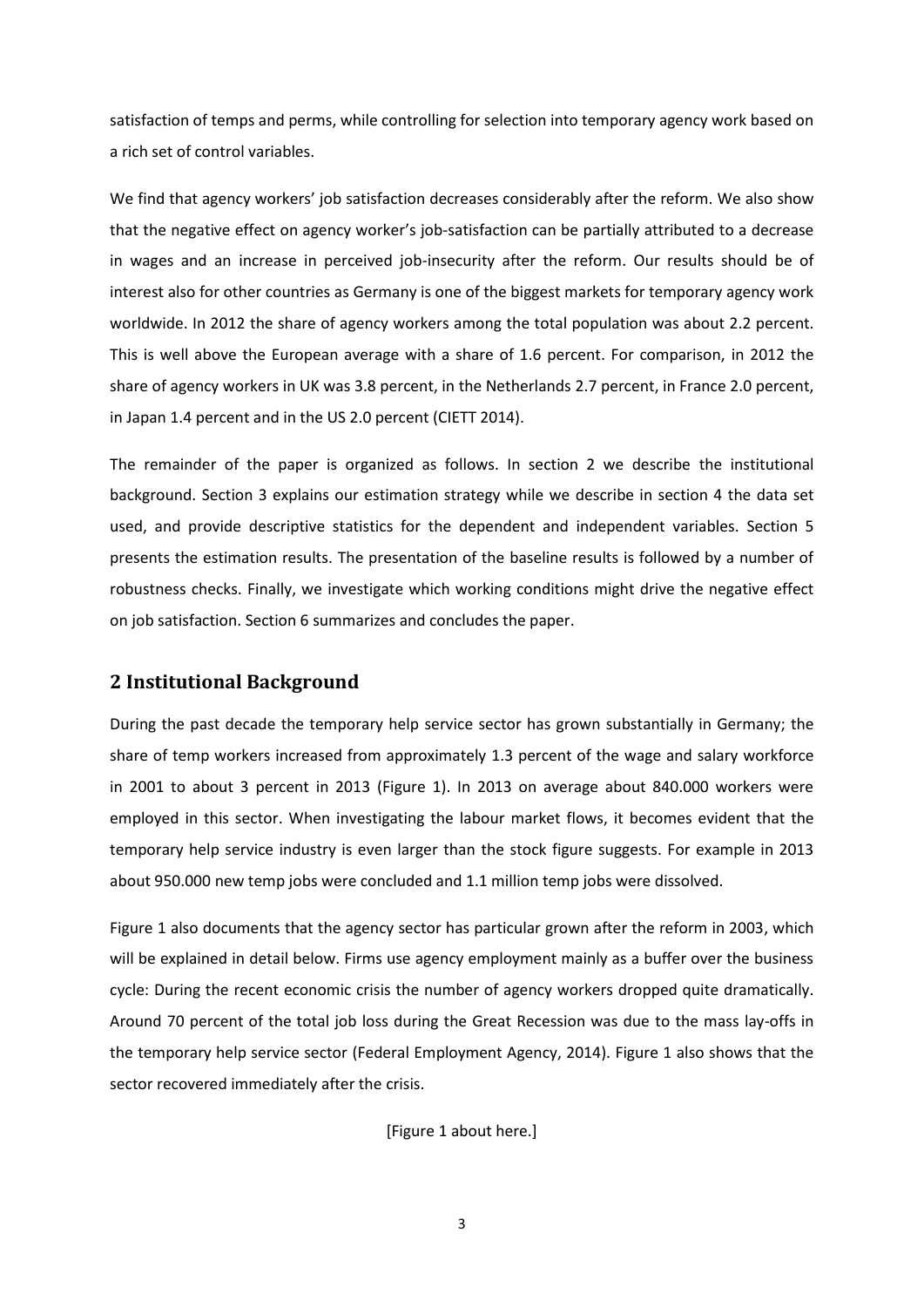In Germany, temporary agency employment is regulated by the Labour Placement Act which governs the sector with specific regulations. One key element of this law is to regulate the tripartite employment relationship between temporary work agency, agency worker and the user firm. Workers are employed by the temporary work agency which hires them out to a user firm. Wages and terms of employment are fixed in the contract between temp worker and agency; the user firm then supervises and assigns tasks to the temp. Standard labour law applies to all workers in Germany. This implies that also agency workers are entitled for health insurance, pension benefits, paid vacation, unemployment benefits and, after a trial period of six months, for employment protection.

Since its first implementation in 1972, the Labour Placement Act has been modified several times (for details see Antoni and Jahn 2009, Burda and Kvasnicka 2006). For the purpose of our study, the reforms in 2002 and 2003 are of importance. Until 2002, there were three main regulations affecting the employment contract between agency and temp worker. First, the maximum period of assignment limited the assignment period at the same user firm without interruption to 12 months. After this period, the agency had to replace the worker with another worker to perform the same task. If the agency could not find a follow-up assignment at another user firm it had to dismiss the worker. Second, the synchronization ban required that the length of an employment contract between temp agency and temp worker exceeded the length of the assignment to a user firm by at least 25 percent, even when no follow-up assignment was available. An exception was possible for the first assignment. The aim of this regulation was to create an incentive for agencies to bridge periods of non-assignment if there was no immediate follow up assignment at hand. Third, the reemployment ban only permitted a one-time termination of the employment contract and a worker's re-employment.

From January 1, 2002 onwards, the maximum period of assignment was extended to 24 months. Moreover, after being assigned more than 12 months at the same user firm, the principle of equal pay applied, i.e. agency workers were entitled to the same remuneration as workers hired directly by the user firm. Both components of the reform should have increased temp workers' job satisfaction, as a longer maximum period of assignment could potentially prolong employment duration with the agency and thus increase job security. As temps in Germany usually are paid about 25 percent less than comparable regular workers (Jahn 2010), we would also expect that the introduction of the principle of equal treatment after 12 months of assignment should have had a positive effect on temps' job satisfaction.

The reform we exploited in this paper came into effect on January 1, 2003 and had a transition period of one year until all changes became legally binding on January 1, 2004. From January 1, 2003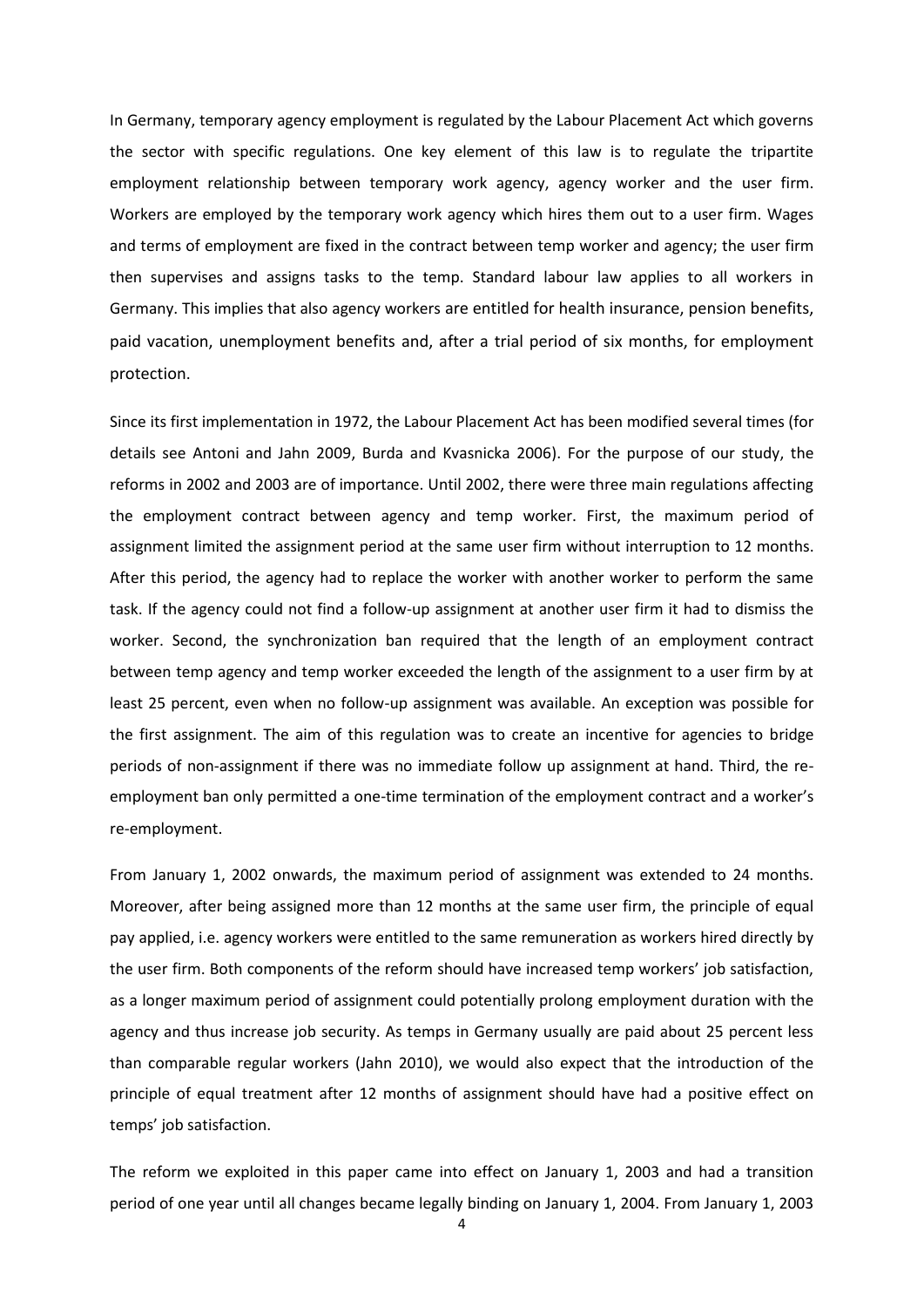onwards, the maximum period of assignment, the synchronization ban and the re-employment ban were abandoned. Moreover, agencies which applied a sectoral collective agreement could deviate from wages and working conditions provided by the user firm the temp worker was assigned to. Agencies not signing a collective agreement had to apply the principle of equal pay from the first day of an assignment. At the beginning of 2003, there were barely any collective agreements in the temporary help service sector. For this reason, the law guaranteed a transition period of one year to give agencies time to bargain collective agreements. It is straightforward that the latter regulation set a high incentive for agencies to apply a collective agreement. Otherwise wage costs would have increased tremendously due to the huge pay gap. Therefore, it comes as no surprise that the first (major) collective agreement in this sector was already concluded in May 2003. By the end of 2003, about 97 percent of all agencies had signed a collective agreement (Jahn 2010). Consequently, the principle of equal treatment had lost any importance at the beginning of 2004.

We argue that the reform in 2003 might have had important implications for agency workers' job satisfaction. First of all, when the synchronisation and the re-employment ban were abandoned at the outset of 2003, agencies and user firms gained considerable flexibility. The agency could not only dismiss temp workers as soon as the assignment ended at the user firm, but also re-hire them when needed again rather than to bridge periods without assignment. This likely corresponds to a decrease in employment stability and in job security for agency workers. Therefore, we expect that the elimination of both the re-employment and the synchronization ban negatively affected job satisfaction. At the same time, the introduction of an unlimited assignment period could have had a positive effect of employment duration with the agency and thus job security and job satisfaction.

At first sight, one would expect that the introduction of collective agreements in the temp sector at the beginning of 2004 might have had a positive effect on wages and thus on temp workers' job satisfaction. However, wage gaps between temps and the staff of the user firm remained still possible if wages in a user firm's collective agreement were higher than wages in the agency's collective agreement (Jahn 2010). Moreover, as agencies could also pay wages according to collective agreements for workers assigned more than 12 months, workers with long assignment periods lost the right for equal pay. Consequently we would expect that the reform affected job satisfaction of temps negatively.<sup>2</sup>

The difficulty when evaluating the reform effect is that the contractual regulations came into effect in January 2003 while the regulation concerning the remuneration only became legally binding in January 2004. The next section describes how we handle this transition period.

 $\overline{\phantom{a}}$ 

 $^{2}$  Jahn (2010) shows that the 2004 policy change did increase the size of the temporary agency wage gap.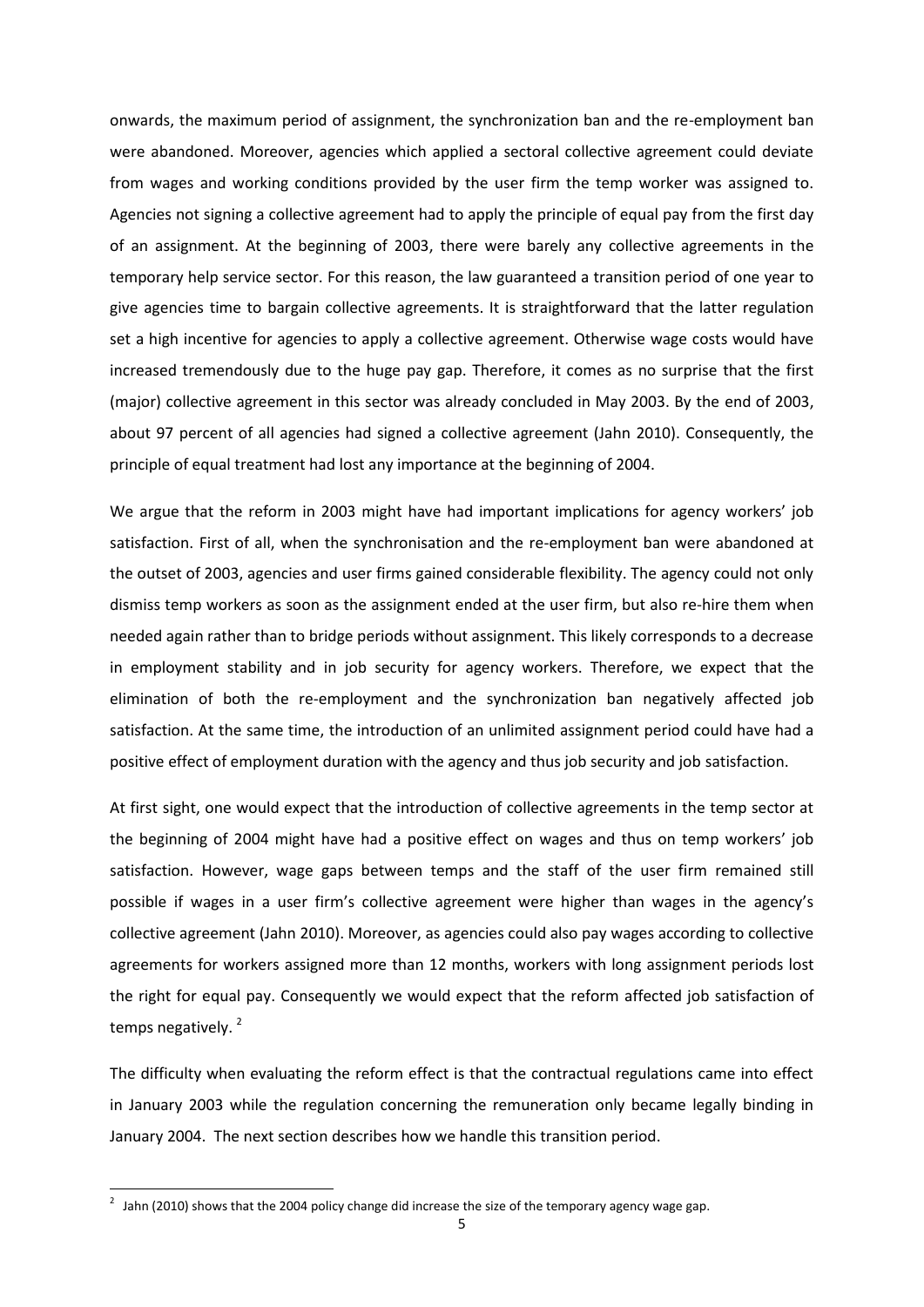# **3 Empirical Strategy**

**.** 

In this paper, we exploit the fact that the reform only affected agency workers, but not workers in regular employment. Provided that job satisfaction is a summary indicator for the satisfaction with the entire set of working conditions, we expect a negative effect on temps' job satisfaction which can be evaluated using a DID design. The most crucial assumption when applying a DID approach is the parallel trends assumption. The validity of the parallel trends assumption is necessary to obtain a counterfactual outcome value for the treated after the reform, as for this group the non-treatment outcome is not observable. In our case, this assumption requires that job satisfaction of temporary agency workers (the treatment group) and regular workers (the control group) follows a parallel trend over time (parallel change of absolute job satisfaction). However, temps and perms differ in many characteristics, including job satisfaction and its evolvement over time. This is the reason why we follow e.g. Halla and Zweimüller (2013) and apply additionally (propensity score) PS matching. Ideally, after matching control and treatment group should be comparable in terms of decisive socioeconomic characteristics, and trends should be similar after having established a well-balanced sample. We then compare job satisfaction between both groups and over time, obtaining a DID estimate.

Moreover, the reform of the law covering the temporary help service sector took place during the Hartz-Reforms, which came into effect between 2002 and 2006. Besides restructuring the Public Employment Service these reforms changed eligibility criteria for unemployment benefits. Although the Hartz-Reforms did not affect regulations for employed workers, they might have had still indirectly affected workers being at risk to become unemployed. This is the second reason for combining PS matching and DID. Using the employment biography to match workers, we can rule out that these changes might have affected treatment and control group differently.

Finally, this allows us to control for a potential compositional bias of temp workers before and after the reform. This bias may occur, because we rely on an unbalanced panel due to the limited number of temporary agency workers in the SOEP (see section 4). Consequently, we cannot follow the same group of perms and temps before and after the reform, which implies that the composition of both temp and perm workers might change by observation year.

To take into account that temp workers in our sample differ in characteristics before and after the reform, we match to each temp worker a weighted control group for each year separately.<sup>3</sup> We implement the PS matching approach by performing nearest neighbour propensity score matching

We further address this problem by comparing selected characteristics of (matched) temps before and after the reform. We find that they do not differ (see Table A.1).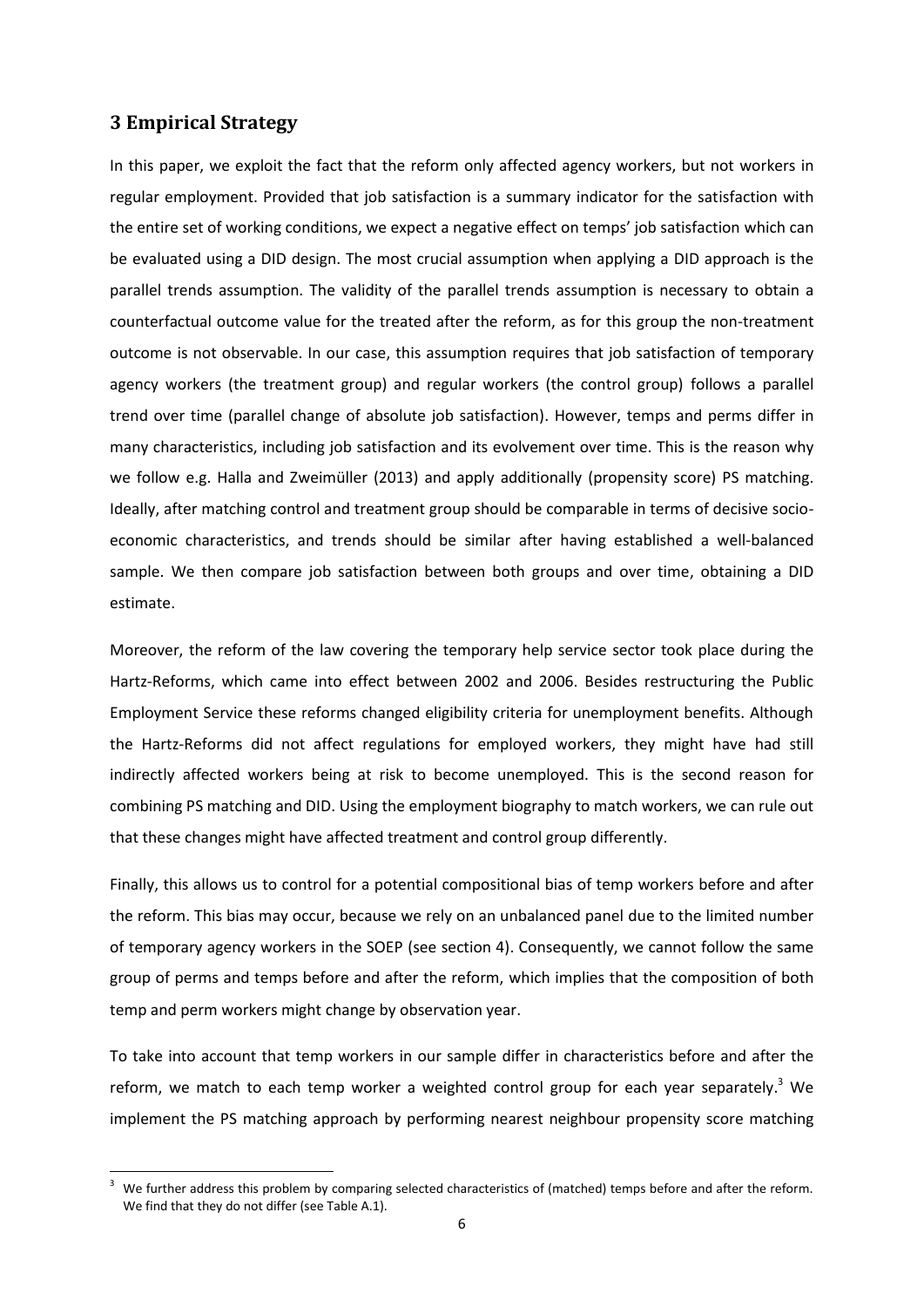with 20 neighbours and replacement based on a logit model and the full sample.<sup>4</sup> To meet the conditional independence assumption, we match on 'pre-treatment characteristics', i.e. characteristics which are themselves not influenced by the status of being a temp worker (Caliendo and Kopeinig 2009). Section 4 discusses the variables that we regard essential for this assumption to hold.

Using the sample of the matched treatment and control group, we can in a second step apply the DID estimator to obtain the reform effect. The baseline DID-model is estimated by pooled ordinary least squares (OLS):

$$
JS_{it} = \beta_0 + \beta_1 temp_{it} + \beta_2 reform + \beta_3 (temp_{it} * reform) + \theta_t + \gamma X_{it} + \varepsilon_{it}.
$$
 (1)

 $JS_{it}$  denotes the dependent variable (overall job satisfaction) of worker *i* ( $i = 1, ..., N$ ) in year *t*  $(t = 2002, ..., 2006)$ .  $temp_{it}$  is equal to 1 if an individual reports to be an agency worker in a given year and thus belongs to the treatment group, and is 0 otherwise. The variable  $reform$  captures the introduction of the reform and is equal to 1 in the years after the reform and 0 before. In addition, we include  $\theta_t$ , absolute time-fixed effects (calendar year dummies), and a vector  $X_{it}$  of controls as described in section 4. Finally,  $\beta_3$ , the coefficient of the interaction term ( $temp_{it} * reform$ ) is the parameter of primary interest as it captures the reform effect on temps' job satisfaction, provided that  $\beta_1$  and  $\beta_2$  describe the counterfactual change of job satisfaction in the absence of treatment.

Equation (1) might be restrictive in two ways. First, pre- and post-treatment dynamics  $(\theta_t)$  are assumed to be the same for perms and temps. Second, we assume that the treatment effect occurs only in the first period after treatment, and that this shift of  $\beta_3$  remains permanent over time.

To test if the hitherto estimates are correctly identified, we follow Mora and Reggio (2012) and define two alternative DID-models, which allow for more flexibility. First, equation (2) additionally includes group-specific linear trends  $trend_t$  and  $(trend_t * temp_{it})$ , which capture differences in group dynamics both before and after treatment. The treatment effect is still identified by  $\beta_3$ , provided that the counterfactual for the average change of job satisfaction of the treated now corresponds to  $\beta_2$ ,  $\beta_4$ , and  $\beta_5$ , because including trends changes the identifying assumption by assuming parallel growths. While the parallel trends assumption requires that average changes in job satisfaction are comparable between perms and temps in the absence of treatment, the parallel growths assumption requires that growth paths (absolute change plus acceleration) in job satisfaction are comparable. Insignificant differences in parallel growth paths between treated and

 $\overline{a}$ 

 $4$  Caliendo and Kopeinig (2008) provide a comprehensive discussion of the propensity score approach.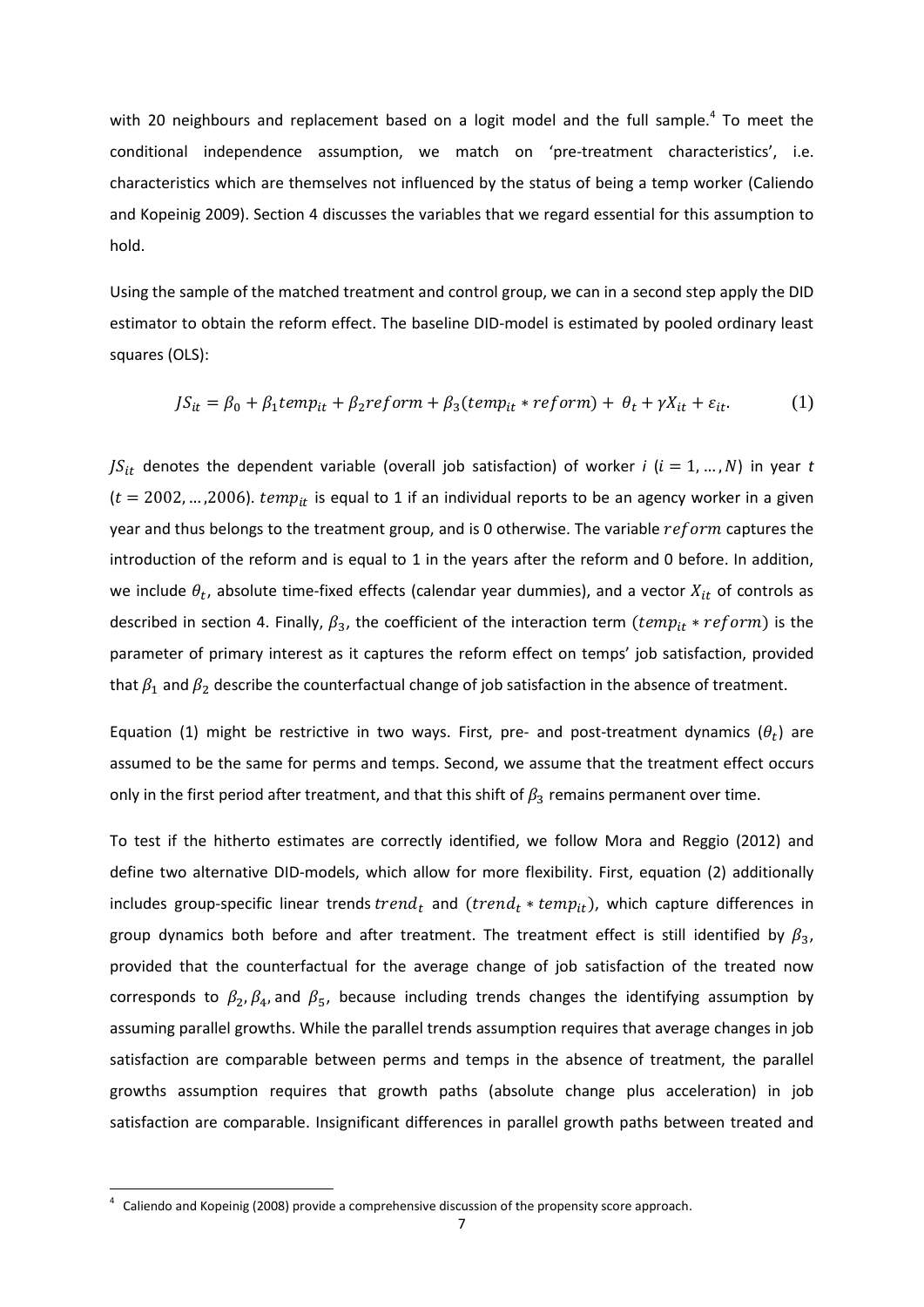controls ( $\beta$ <sub>5</sub>) is considered to be a test for the compliance of parallel growths and parallel paths (for details see Mora and Reggio 2012).

$$
JS_{it} = \beta_0 + \beta_1 temp_{it} + \beta_2 reform + \beta_3 (temp_{it} * reform) +
$$
  

$$
\beta_4 trend_t + \beta_5 (trend_t * temp_{it}) + \theta_t + \gamma X_{it} + \varepsilon_{it}.
$$
 (2)

Second, we apply a DID-model that provides full flexibility by allowing the causal treatment effect to vary over time. Assuming common pre-treatment trends of temps and perms, the reform effect in this model is identified by the coefficient of  $(\theta_t * temp_{it})$  in the corresponding post-treatment years. 5

$$
JS_{it} = \beta_0 + \beta_1 temp_{it} + \theta_t + (\theta_t * temp_{it}) + \gamma X_{it} + \varepsilon_{it}.
$$
 (3)

As discussed in section 2, the maximum period of assignment, the synchronisation ban and the reemployment ban were abandoned on January 1, 2003, while there was a transition period for applying collective agreements until January 1, 2004. We therefore offer two specifications for all estimations, which differ regarding the timing of the reform. In our preferred specification, we consider the year 2004 as the first post-reform year as only by then all changes came into effect. In order to obtain the full effect of the reform rather than a spurious effect, we exclude in this specification observations for the year 2003. In our second specification we consider 2003 as the first post-reform year to investigate whether the reform caused changes in job satisfaction also before it became legally binding.

# **4 Data**

**.** 

In order to put our approach into practice, we take yearly observations of temporary agency workers and permanent workers from the SOEP (for further information on the SOEP see Wagner et al. 2007). The treatment group consists of workers who reported to be employed by a temporary work agency. The comparison group consists of workers who reported to be permanently employed outside the sector.

We limit the baseline analysis to the observation period 2002 to 2006 for two reasons: First, the question on being a temp worker was asked for the first time in 2001, thus holding a higher risk of measurement error. Second, as explained in section 2, there was already a small reform affecting the temporary help service sector in 2002, which extended the maximum assignment period from 12 to 24 months and introduced the principle of equal treatment after 12 months of assignment at the

<sup>5</sup> We may already say here, that we do not find any pseudo-effects in the placebo analyses (section 5.2). This supports the validity of the assumptions of parallel growth and parallel trends.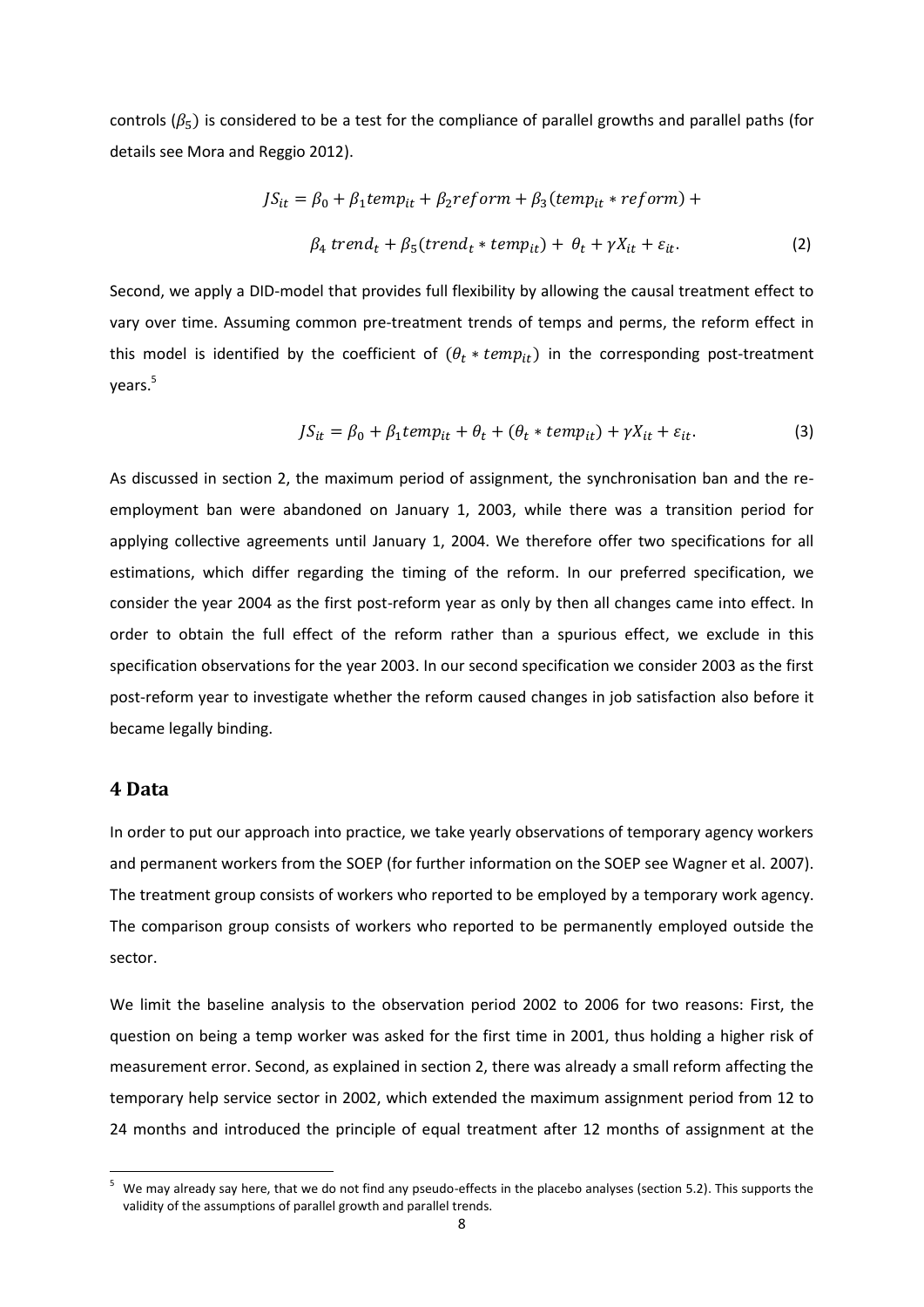same user firm. This reform likely improved working conditions for agency workers with long assignments, and as Figure 2 shows, might have caused the increase in agency workers' job satisfaction in 2002. Thus, including the year 2001 into our observation period will likely bias the effects of the reform we are interested in.

Furthermore, we restrict our analysis to male workers as about 70 percent of agency workers in Germany are men (Federal Employment Agency 2014). Moreover, it is well documented that job satisfaction of flexible workers varies between men and women considerably, likely due to women's more pronounced preferences to work flexibly or to combine family responsibilities with labour force participation (e.g. Booth 2002, Clark 1997, D'Addio et al. 2007, Sousa-Poza and Sousa-Poza 2003). We also restrict our sample to workers aged 18 to 60 years, and exclude apprentices, self-employed, civil servants, and participants in programs of active labour market policy measures.<sup>6</sup> Due to the small number of agency workers we are not able to exploit the panel structure of the SOEP and use therefore the unbalanced panel. The resulting full sample after applying the matching procedure consists of 230 observations (124 persons) for temps and 2.883 (weighted) observations (1.905 persons) for perms.

Compared to register data, the SOEP has the advantage of providing a broad range of information, allowing us to control to some extend for personality traits which are usually unobserved. Furthermore, we know the self-reported job satisfaction levels of workers in their current jobs, which enables us to use it as our main dependent variable. Job satisfaction is derived from the question 'How satisfied are you with your job?'. The response options are measured on a Likert scale and vary from 0 (totally unsatisfied) to 10 (totally satisfied).

Figure 2 displays the mean weighted job satisfaction of matched temps and perms by year. As expected, job satisfaction of agency workers increased from about 6.5 to 7 Likert points between 2001 and 2002. This rise is likely due to the introduction of equal pay for temps assigned longer than 12 months at the same user firm, and is one of the reasons why we dropped the year 2001 from our observation period. In 2003, agency workers' job satisfaction decreased considerable. As outlined in section 2, the law allowed a transition period of one year for the introduction of collective agreements. Therefore, the drop to about 6 points in 2003 likely does not capture the entire reform effect. And indeed, job satisfaction further decreased in 2004 to about 5.7 Likert points. We take the drop in these two years as first evidence for a reform effect on temp workers' job satisfaction.

#### [Figure 2 about here.]

**.** 

<sup>6</sup> Following Schäfer (2012) we also dropped workers who report a change from regular to agency employment during the past year without switching the employer as such a contractual change is not plausible.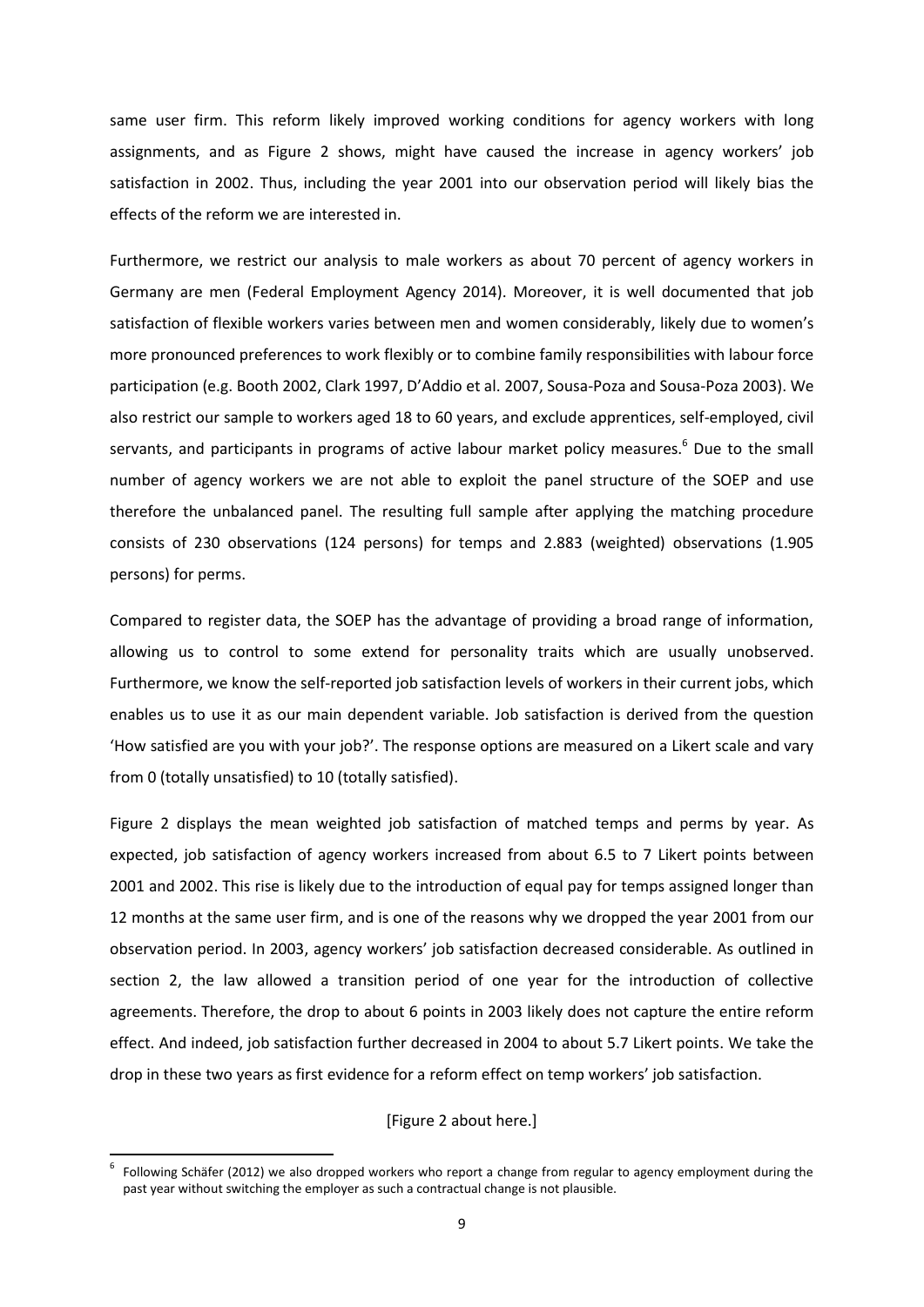However, the overall trends in job satisfaction of temps and perms appear quite common, in particular after the reform. Job satisfaction for temps is lower than for perms over the entire observation period with a common slight downward trend for both groups.

#### [Table 1 about here.]

Job satisfaction moreover depends on socio-economic characteristics, which might also drive the selection into agency work. As outlined in section 3, we control for selection into agency employment by applying a matching procedure. To do so, we identify three different groups of confounders: general labour market conditions, factors that impact the hiring decisions by temporary work agencies, and factors that influence the employment decisions by workers. Including the regional unemployment rate at the federal state level into the regression, we account for general varying labour supply and demand and structural regional differences.

Temporary work agencies hire workers based on their potential productivity. We capture this by matching on personal characteristics such as age (linear and squared), education (three categories), job position (dummy for blue collar worker), health status (dummy for being sick for at least six weeks during the past year), foreign nationality (dummy), marital status (dummy), and the presence of children (dummy). The degree of labour market attachment is captured by the cumulated duration of unemployment experience in the past (three categories). We consider previous unemployment experience to be the driving factor that explains a worker's decision to accept a temp job which also might impact job satisfaction. Longer unemployment periods in the past indicate lower productivity and reservation wages and might increase the willingness of workers to pick up temporary agency work (Kvasnicka 2009). Finally, we include a variable - SOEP frequency - which indicates how often the worker has already answered the questionnaire.

Table 1 compares the average socio-economic characteristics of the treatment and control group over all person-year observations. The descriptive statistics before matching suggest that workers indeed select into agency employment as there are significant differences in the average characteristics between both groups. Temps are generally younger and less educated than perms. Probably related to the lower age of temps is the finding that they are less often married and have less often children. Moreover, the share of blue collar workers and foreigners is higher among temp workers. Finally, temps have less stable employment careers. The share of temps ever unemployed is considerably higher; if unemployed they are also longer unemployed. Moreover, temp workers live in regions with higher unemployment rates.

Table 1 also provides sample statistics and t-tests for mean differences for the matched sample used for the final estimations. After matching, temps and perms do not differ significantly in any socio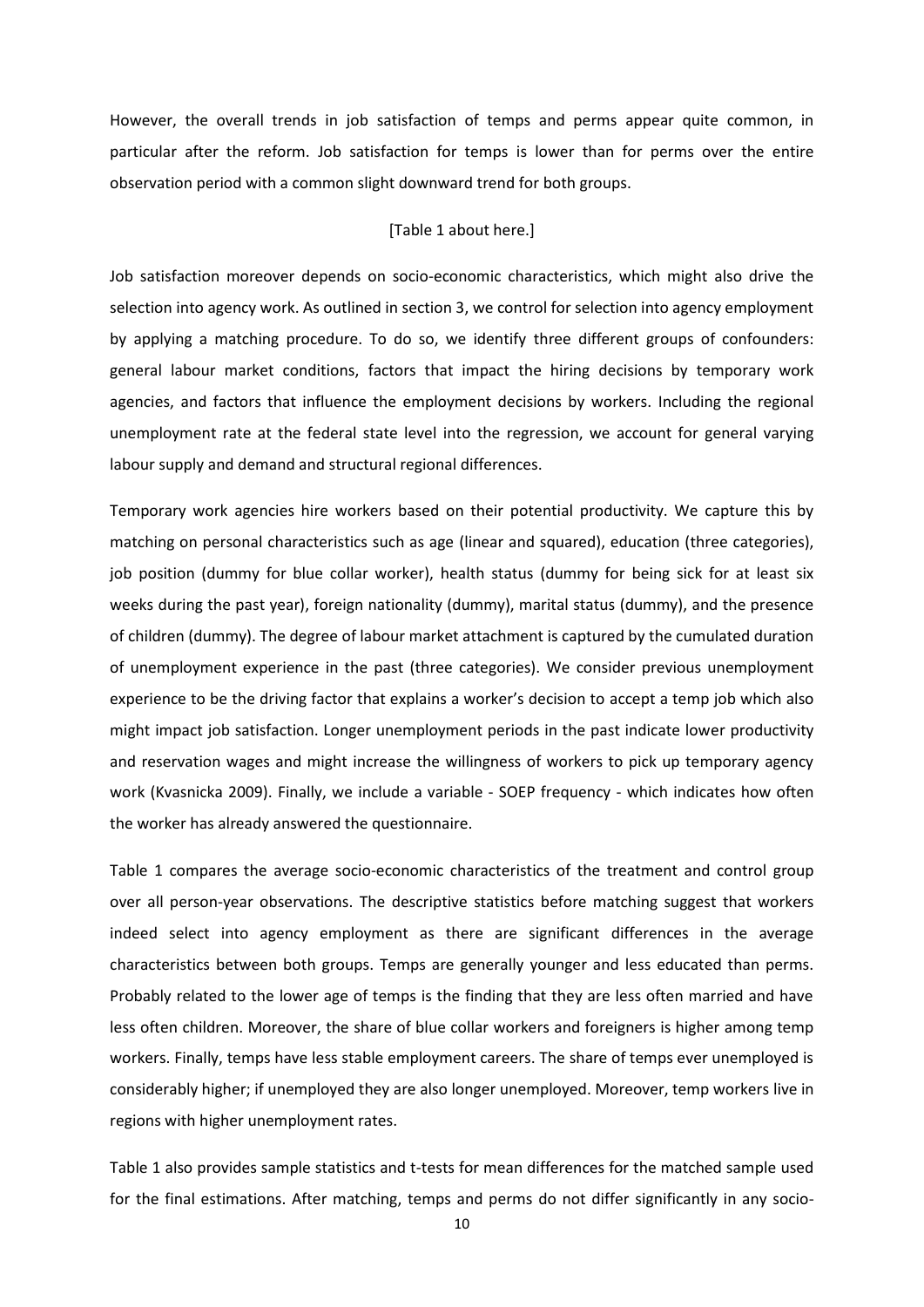economic characteristic. In addition to the comparison of observations aggregated over years as displayed in Table 1, we also conducted t-tests for differences in characteristics of yearly observations. None of the null hypotheses were rejected. Moreover, we ensured that the mean standardized bias for the control variables did not exceed the 5 percent benchmark as recommended by Caliendo and Hujer (2006). These tables are available upon request.

# **5 Estimation Results**

#### **5.1 Baseline results**

In this section, we discuss the effects of the reform on male temp workers' job satisfaction. The observation period used for the analysis covers the years 2002 to 2006, i.e. two years before and three years after the reform. As outlined in section 2, we offer two specifications: In Panel A of Table 2, we present estimation results assuming that the reform came into effect on January 1, 2004 when all legal changes became binding. In order to capture the full reform effect, we exclude observations for the year 2003. In Panel B we keep all observations and present results assuming that the reform already affected workers interviewed in 2003, i.e. after the introduction of the change, but before the regulation of the remuneration became legally binding. For brevity we only report reform and trend coefficients. The full regressions are available upon request.

The estimation reported in Column (1) in Panel A only includes a dummy for being an agency worker. The result confirms the expectation and descriptive statistics that temp workers are on average about 1.2 points less satisfied with their job than regular workers. In a next step, we employ the DID approach as described in equation (1). Column (2) reveals that temp workers' job satisfaction decreases on average by about 1.3 Likert points after the reform, removing general job satisfaction differences between both groups. This implies that in 2002, when the principle of equal pay after 12 months on assignment was originally introduced, job satisfaction of agency workers matched the one of regular workers. After agencies signed collective agreements, temps were no longer eligible for equal pay, resulting in a permanent downward shift of temp workers' job satisfaction. These results confirm the descriptive evidence of Figure 2. Note also, that the coefficient for the reform dummy is not significant. This confirms our expectation that the other Hartz-reforms did not affect jobsatisfaction of the employed.

The estimation presented in column (3) introduces group specific trends, assuming common growth of job satisfaction. Compared to the baseline DID, the coefficient measuring the reform effect remains almost the same. There seems to be a small downward trend in job satisfaction for both groups, without any difference between treatment and control group. The absence of group specific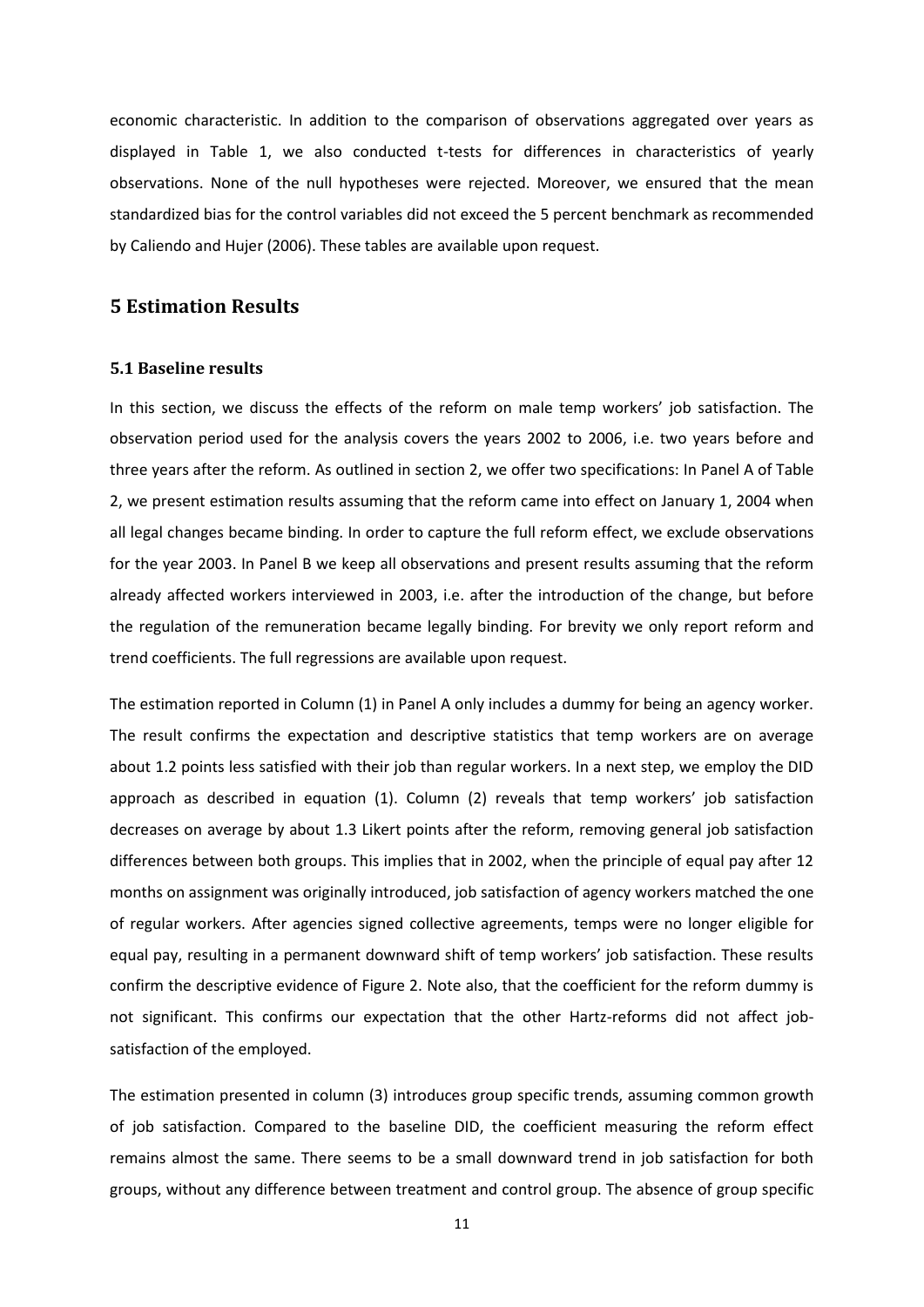trends confirms the equivalence of common trends and common growth, and furthermore indicates that the common trends assumption holds. Finally, the estimation reported in column (4) allows for flexible dynamics of the treatment effect. Again, we find proof that the reform decreased job satisfaction on average by 1.4 Likert points in 2004. Summing up, all specifications suggest that the deregulation of the law covering the temporary help service sector negatively affected job satisfaction of temp workers.

The results reported in Panel B, which assumes that the legal changes already had an effect on job satisfaction in 2003, support these findings. We find negative reform effects on average ranging between 1.2. and 1.3 Likert points which are only somewhat smaller than those estimates reported in Panel A. The similarity of coefficients in panel A and B makes clear that the reform had its biggest impact on temps' job satisfaction already in 2003, and thus during the transition period and not only after the changes became legally binding in 2004. This indicates that workers were expecting that agencies would circumvent the principal of equal pay by signing collective agreements. Moreover, the similarity of the coefficients over all models and specifications supports our research design.

[Table 2 about here.]

#### **5.2 Sensitivity analysis**

In order to test whether the underlying assumptions are met, we conduct a series of robustness checks. First, by estimating OLS, we so far treated job satisfaction as a continuous variable rather than an ordinal variable, facilitating the interpretation of the coefficient. To test if the results change when we take the ordinal nature of the variable into account, we follow Van Praag and Ferrer-i-Carbonell (2006) and implement Probit OLS (POLS). After computing the conditional expectation for the latent variable, we subsequently apply OLS again. The estimates reported in column (1) of Table 3 confirm the significant negative reform effect on job satisfaction.

#### [Table 3 about here.]

In a next step we test if unobserved heterogeneity or individual baseline satisfaction levels of temps are biasing the hitherto estimations. In the worst-case, inherently unsatisfied workers select into agency employment which might drive the lower average job satisfaction of temp workers (Green and Heywood 2011). By using a fixed effects (FE) model, we are able to eliminate mean differences in job satisfaction and time invariant unobserved heterogeneity. A draw-back of the FE model is that we can only identify the change in job satisfaction (temp<sub>it</sub> \*  $reform$ ) for those individuals who switched from a perm job before the reform to a temp job after the reform. However, the number of individuals in our sample who changed contract types during the reform period is small. Moreover,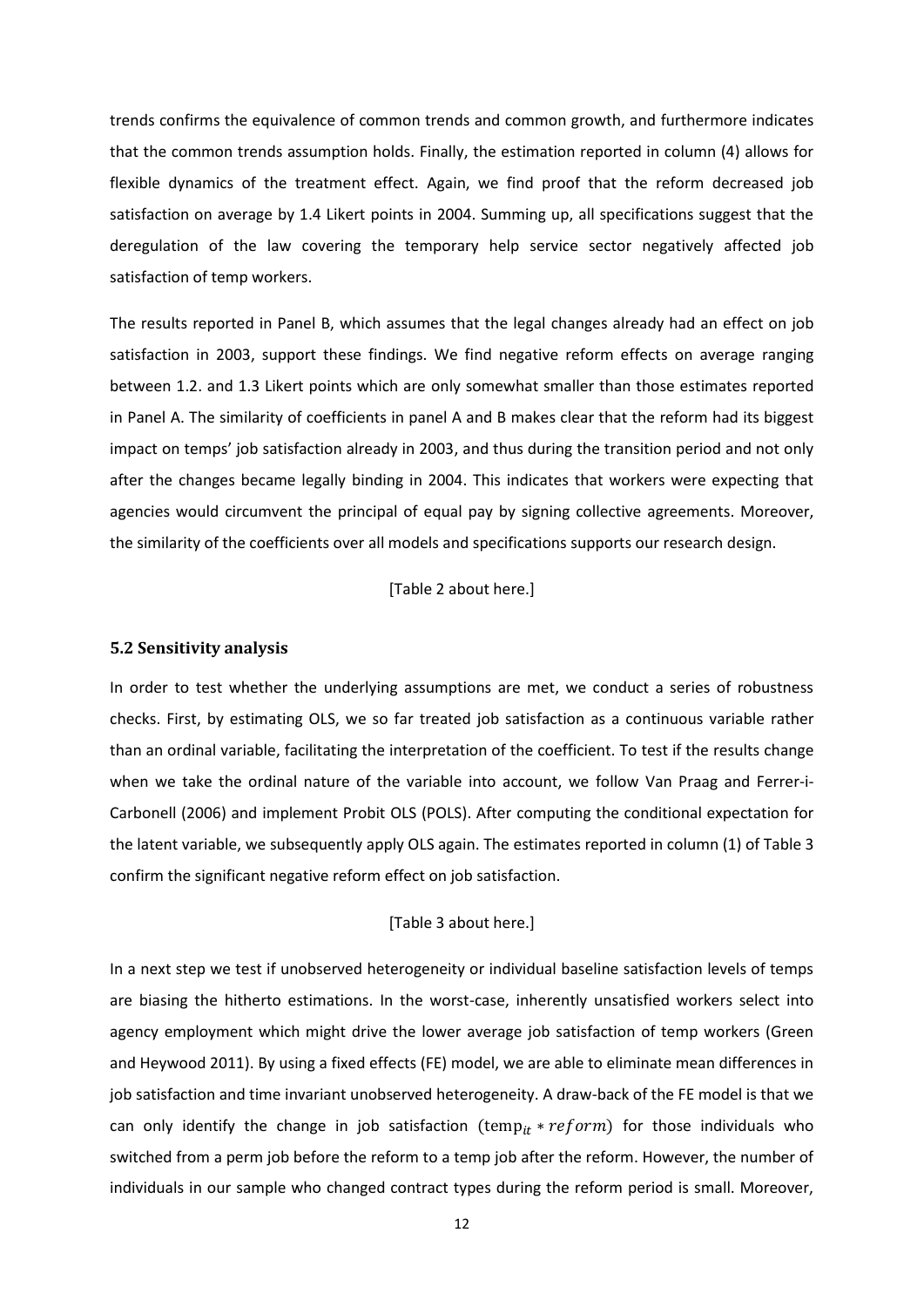when estimating a FE model we must go without the matching weights. Therefore, the FE estimation can only be a rough guidepost to see if unobserved heterogeneity might bias the results. Despite these drawbacks, the results of the FE estimation support the finding so far that temps' job satisfaction drops after the reform considerably. Not surprisingly, due to the small number of observations and the large increase in standard errors the reform effect is not significant.<sup>7</sup>

In order to investigate whether we are able to establish parallel trends and growth by matching perms and temps on the propensity score, we estimate the effect of a pseudo reform in a next step. For that purpose we assume for the moment that the reform was introduced already one year earlier, i.e. in 2002. To do so, we re-include observations for the year 2001. Column (3) in Table 3 shows that we do no longer find any reform effect, but only average differences in job satisfaction between treatment and control group of about 0.9 points. This result strongly supports the validity of the parallel trends and growth assumption.

The literature so far explained main differences in job satisfaction between perms and temps accounting for working conditions like job insecurity or the content of a job. Among other working conditions, these factors accumulate to the summary indicator job satisfaction (Hamermesh 2001, de Graaf-Zijl 2012, de Cuyper et al. 2009). As workplace characteristics belong to the contractual type we are interested in, they cannot serve as pre-treatment variables and are thus not included in the propensity score matching. However, in the regressions on the already matched sample, we are able to include those workplace characteristics that we consider exogenous and potentially important. Our objective is to find out if the drop in job satisfaction after the reform is driven by those variables. Following Kalleberg et al. (2000) we add to the model log real hourly wages, job tenure in years, firm size (four categories), the commuting distance to the workplace in km, a dummy for whether a worker received compensation for overtime, and a subjective indicator for job insecurity.<sup>8</sup> However, we are missing information on workplace characteristics like integration into the work environment and social contacts within the firm which might explain part of the job satisfaction gap. After including additional controls for workplace characteristics, the reform effect (Table 3, column 4) decreases to 1 Likert point. This implies that changes in the described workplace characteristics explain some of the job satisfaction gap, but are by far not the sole reasons why temps and perms experience different levels of job satisfaction. We will elaborate on the role of certain working conditions more closely in the next section.

**.** 

<sup>7</sup> The fixed effects model could also be estimated by using an ordered logit model with fixed effects as suggested by Ferreri-Carbonell and Frijters (2004) where the ordered data are collapsed to binary data with individual-specific thresholds. However, this approach is extremely data consuming which is the reason we cannot follow these routes.

<sup>8</sup> Job insecurity is derived from the question "How concerned are you about the following issues?" and the subsequent question "Your job security (if employed)?". Based on the response options "very concerned", "somewhat concerned" or "not concerned at all", we consider those workers as insecure about their jobs, who chose the first option.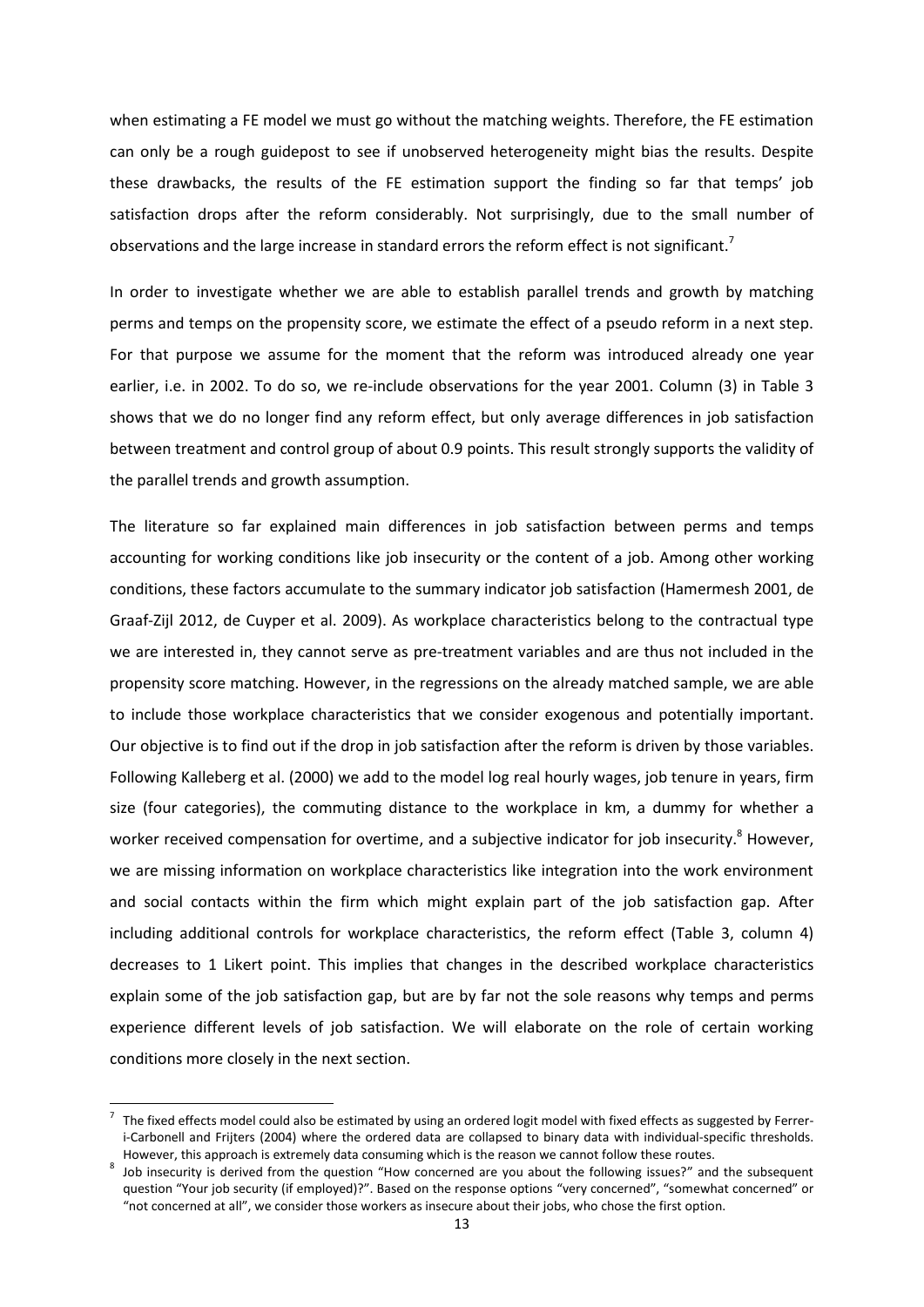As a final robustness check, column 5 presents the results using the full sample of temp and perm workers instead of the matched sample. Even though the matched sample increases the balancing of workers in treatment and control group, matching might restrict the analysis to a certain selection of permanent workers. Moreover, estimating the reform effect using the full sample would correspond to an average treatment effect rather than an average treatment effect on the treated. Column (5) shows that the results are robust to the estimates from the matched sample. Thus, the negative impact of the deregulation holds not only for the matched sample, but seems to be of a more general nature.

We repeated all robustness checks for specification B of Table 2 assuming that the reform took place in 2003. The results are almost identical implying that the liberalization of the law reduced job satisfaction of temp workers already during the transition period and thus immediately after its introduction.

#### **5.3 Reform-induced changes linked to job satisfaction**

The results in Table 3, column 4, have shown that changes in specific workplace characteristics might at least partly explain lower job satisfaction of temporary workers after the reform. As outlined in section 2, we expect that the negative effect is mainly driven via two channels: First, by temps' lower job security, as agencies were free to dissolve the contract any time and re-employ them any time again. Second, by lower wages, because the principal of equal pay was abandoned. In order to test these surmises we investigate whether these two working conditions changed after the reform. Specifically, we now use the (log) wage, perceived job insecurity, and job tenure as dependent variables and include in the regressions besides the temp dummies, and the interaction term measuring the reform effect, the same controls as in Table 2. We only report the results using the sample from our preferred specification reported in panel A, of Table 2.

#### [Table 4 about here.]

The results in Table 4 indicate that wages for agency workers indeed decreased considerably after the reform. The effect on job insecurity is quite pronounced as well. For temp workers, perceived job insecurity increased by 17 percentage points after the reform, even though the effect is only significant at the ten percent level (*p-value:* 0.068). Nevertheless, the results imply that changes in wages and job insecurity might be likely candidates explaining the reduction in job satisfaction after the reform.

In order to check if the reform also affected actual employment durations, we look at changes in job tenure as a final outcome. Table 4 shows that job tenure for temps is about 4.6 years lower than the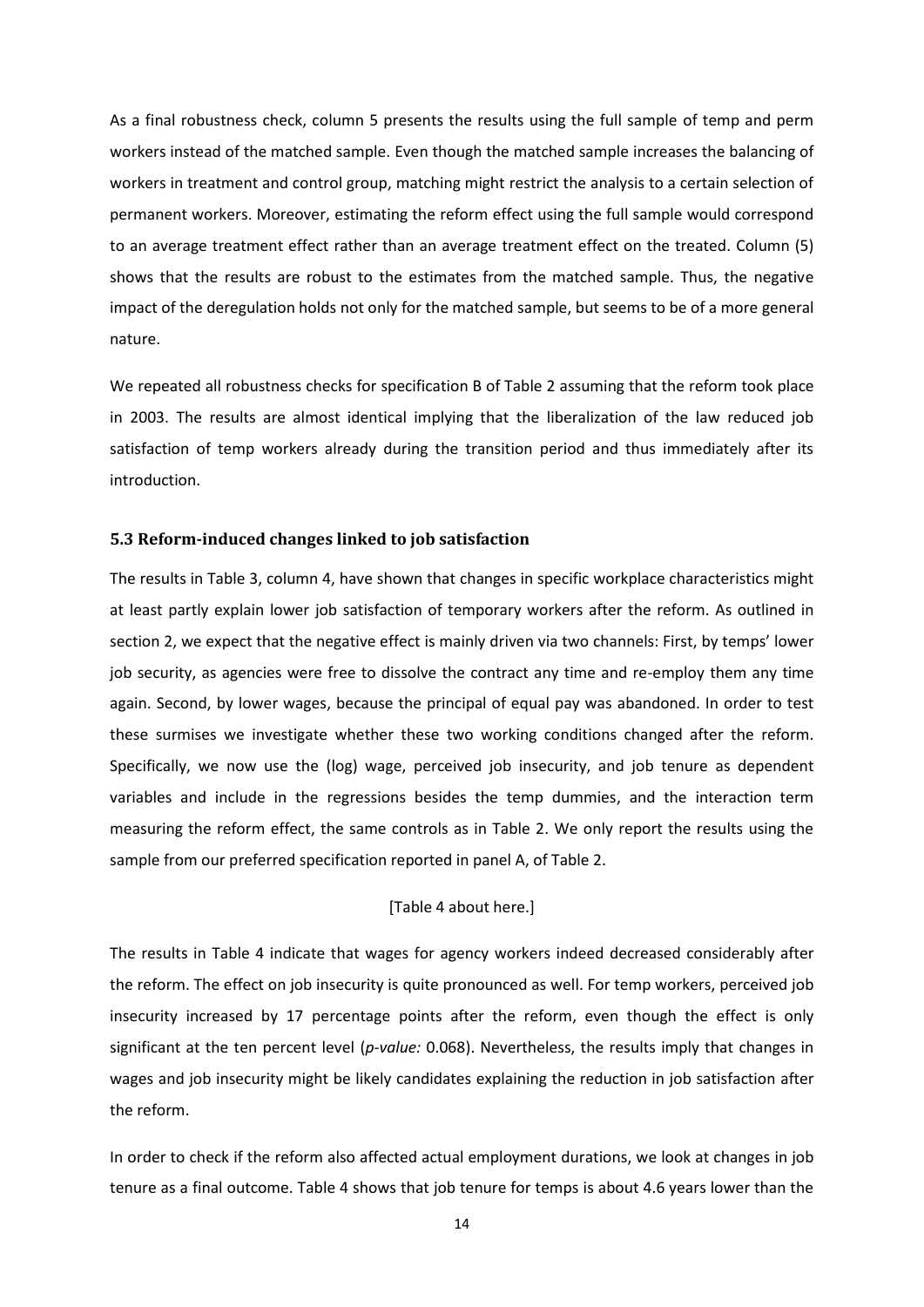job tenure for perms. However, job tenure did not decrease for temps due to the reform. Summing up, we find that besides a considerable drop in wages one likely second reason for the decrease of temps' job satisfaction is the fear of being more easily dismissed, rather than being actually fired. This finding is in line with the results of Jahn (2013) who shows that perceived rather than formal job security matters for job satisfaction.

# **6 Conclusion**

During the last decades the temporary help service sector expanded considerably in most European countries, increasing the economic importance of this industry worldwide. Due to this development, the working conditions of agency workers increasingly gained political and scientific attention. This study investigates how the liberalization of the temporary help service sector in Germany in 2004 affected temp workers' job satisfaction. For this purpose, we combine propensity score matching with a difference-in-difference approach using the SOEP, which contains a rich set of control variables. As the reform eased the use of agency workers and also affected their remuneration, we expect that agency workers' wages and job security decreased after the reform, inducing a decrease in job satisfaction.

We find significantly negative effects of the reform on temps' job satisfaction across the two specifications we provide with qualitatively and quantitatively very similar effects. This indicates that the change of the law affected temp workers' job satisfaction already at the beginning of the transition period. Moreover, we find that the reform affected temp workers' wages negatively and perceived job insecurity positively. However, we could not confirm that actual job tenure decreased after the reform. This result is in line with the finding that subjective rather than actual job security matters for job satisfaction (Jahn 2013). Concerning the validity of our results, we conduct numerous robustness checks. The negative reform effect remains consistently significant over all specifications emphasizing the validity of our research design.

As the working conditions we controlled for do not explain the entire reform effect, one has to consider further potential confounders that we could not account for. A recent literature emphasizes that the feeling of being socially excluded or poorly integrated into the labour market affects agency workers' well-being negatively (Sende and Vitera 2013, Gundert and Hohendanner 2013). This implies that temps are emotionally less attached to the user firm and most likely suffer from a weak integration at the workplace due to too short assignments. Thus, they might not be able to establish satisfactory social relationships. As perceived job insecurity decreased after the reform, the feeling of social exclusion might have increased for temps, thereby decreasing further their job satisfaction levels. As we lack such information, it is up to future research to take this into account.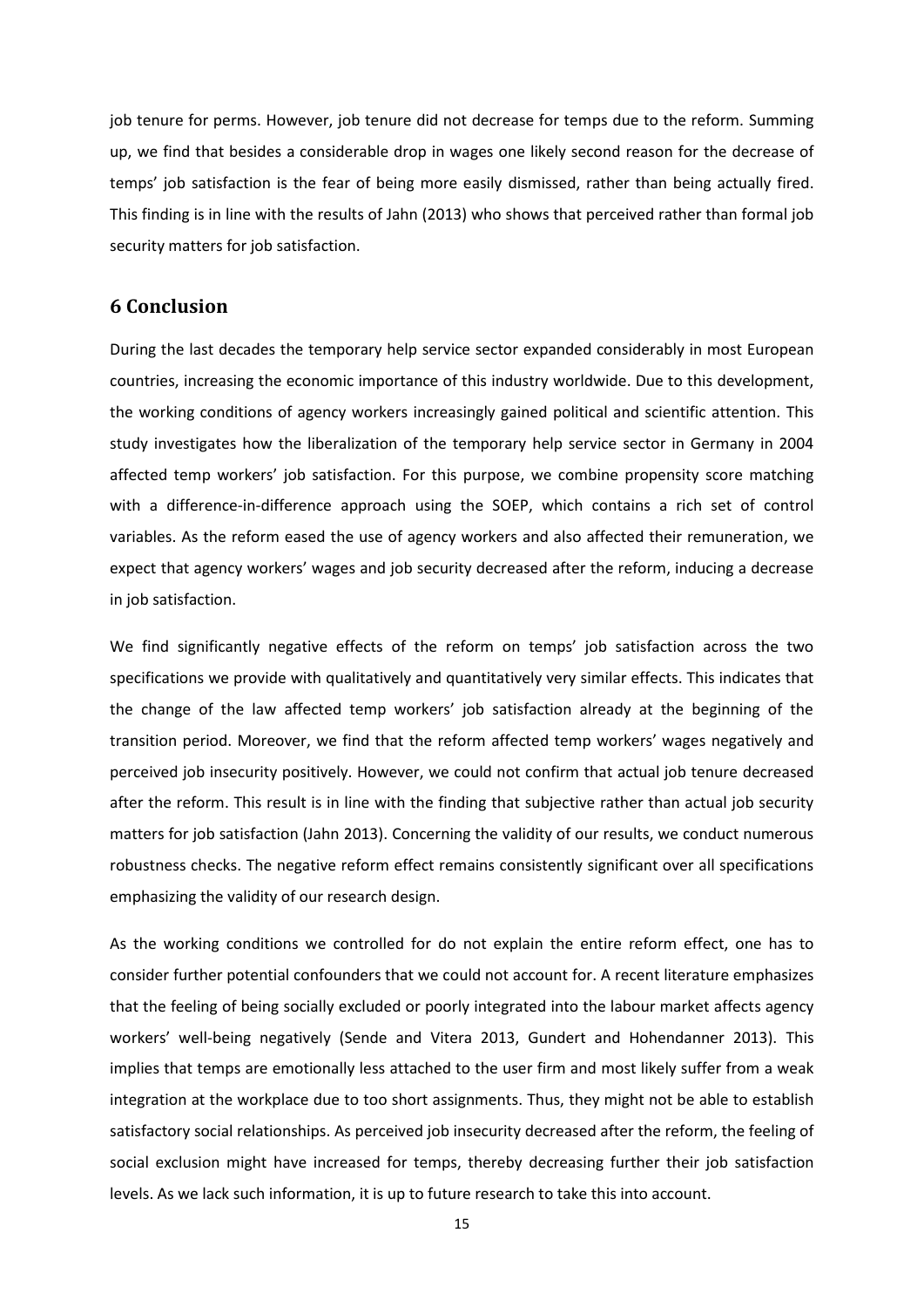# **Table and Figures**



**Figure 1: Share of temporary agency workers in Germany, 2001–2012**



**Figure 2: Job-satisfaction of temp and matched perm workers**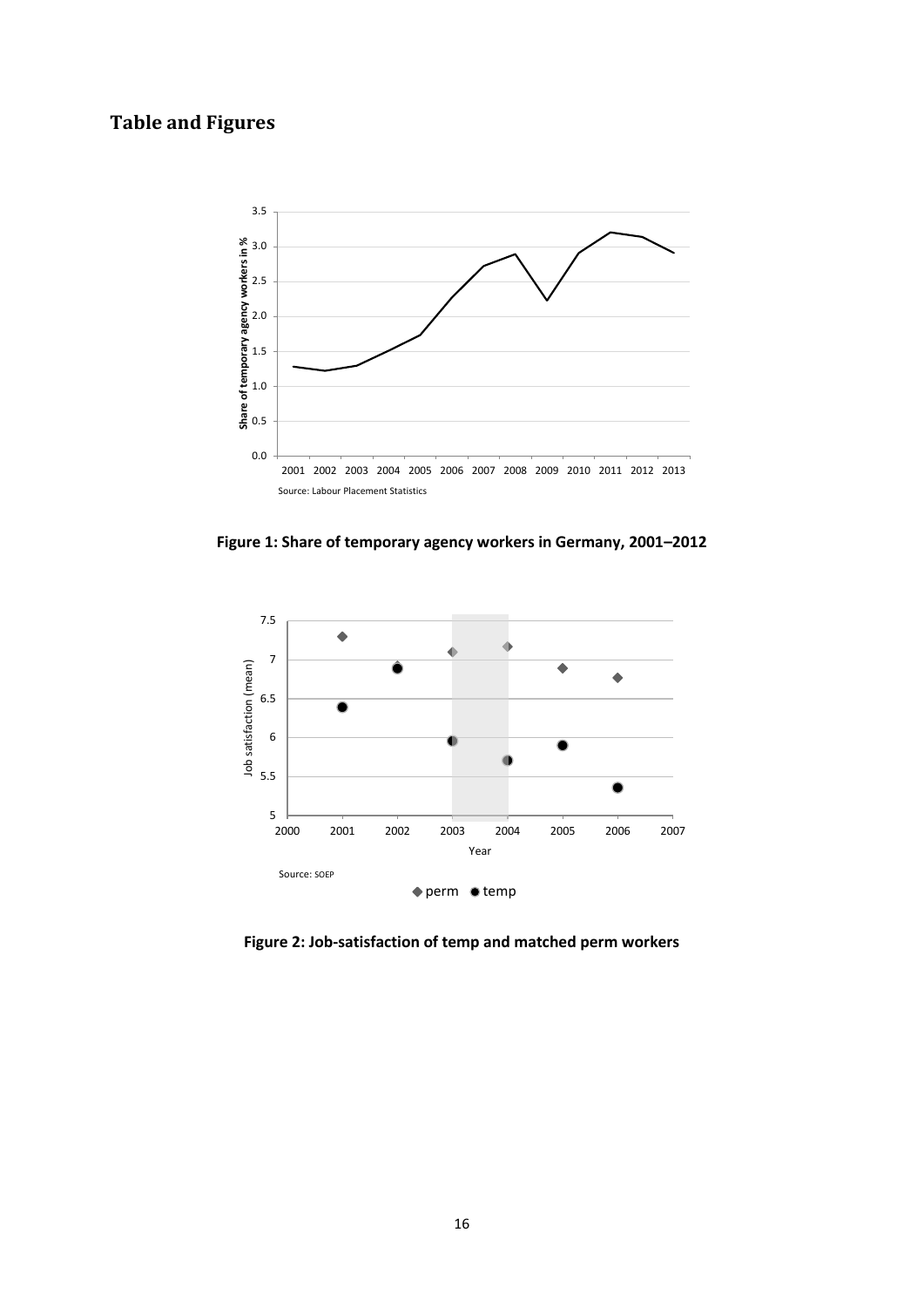|                                 | <b>Full Sample</b> |                    |                     | <b>Matched Sample</b> |                    |                     |  |
|---------------------------------|--------------------|--------------------|---------------------|-----------------------|--------------------|---------------------|--|
|                                 | Control<br>group   | Treatment<br>group | Signif. of<br>diff. | Control<br>group      | Treatment<br>group | Signif. of<br>diff. |  |
|                                 | $(N=15138)$        | $(N=232)$          |                     | $(N=2750)$            | $(N=231)$          |                     |  |
| Age                             | 41.916             | 35.569             | $***$               | 35.959                | 35.623             |                     |  |
| Age sqrt.                       | 184.604            | 138.244            | ***                 | 140.913               | 138.613            |                     |  |
| Education                       |                    |                    |                     |                       |                    |                     |  |
| Low                             | 0.082              | 0.129              | ***                 | 0.113                 | 0.126              |                     |  |
| Middle                          | 0.592              | 0.694              | ***                 | 0.705                 | 0.697              |                     |  |
| High                            | 0.326              | 0.177              | ***                 | 0.182                 | 0.177              |                     |  |
| Foreign                         | 0.090              | 0.121              |                     | 0.114                 | 0.121              |                     |  |
| Child in household              | 0.448              | 0.319              | ***                 | 0.321                 | 0.320              |                     |  |
| Married                         | 0.711              | 0.422              | ***                 | 0.431                 | 0.424              |                     |  |
| Sick for six weeks in past year | 0.044              | 0.052              |                     | 0.051                 | 0.052              |                     |  |
| Blue collar worker              | 0.467              | 0.776              | ***                 | 0.769                 | 0.775              |                     |  |
| Total unemployment experience   |                    |                    |                     |                       |                    |                     |  |
| No unemployment                 | 0.690              | 0.272              | ***                 | 0.267                 | 0.273              |                     |  |
| $> 0$ & <= 0.5 years            | 0.147              | 0.241              | ***                 | 0.243                 | 0.242              |                     |  |
| $> 0.5$ years                   | 0.162              | 0.487              | ***                 | 0.490                 | 0.485              |                     |  |
| SOEP frequency                  | 10.012             | 8.435              | ***                 | 8.519                 | 8.446              |                     |  |
| Regional unemployment rate      | 11.838             | 13.789             | ***                 | 13.918                | 13.768             |                     |  |

#### **Table 1: Sample statistics by treatment status before and after matching**

*Notes:* The data set used is the SOEP. Average socio-economic characteristics of all individuals by treatment status measured by calendar year in the full sample and in the matched sample. Nearest neighbor propensity matching with 20 neighbors and replacement of treatment and control units separately by calendar year for 2002 to 2006. Observations for the control group in the matched sample are weighted. Matching variables are as reported in the table above, except for matching in the year 2006, where age and age sqrt are replaced by three age groups (19-25, 26- 40, 41-60). \*, \*\*, and \*\*\* indicate statistical significance of the difference in the average characteristics at the 10 percent level, 5-percent level, and 1-percent level, respectively.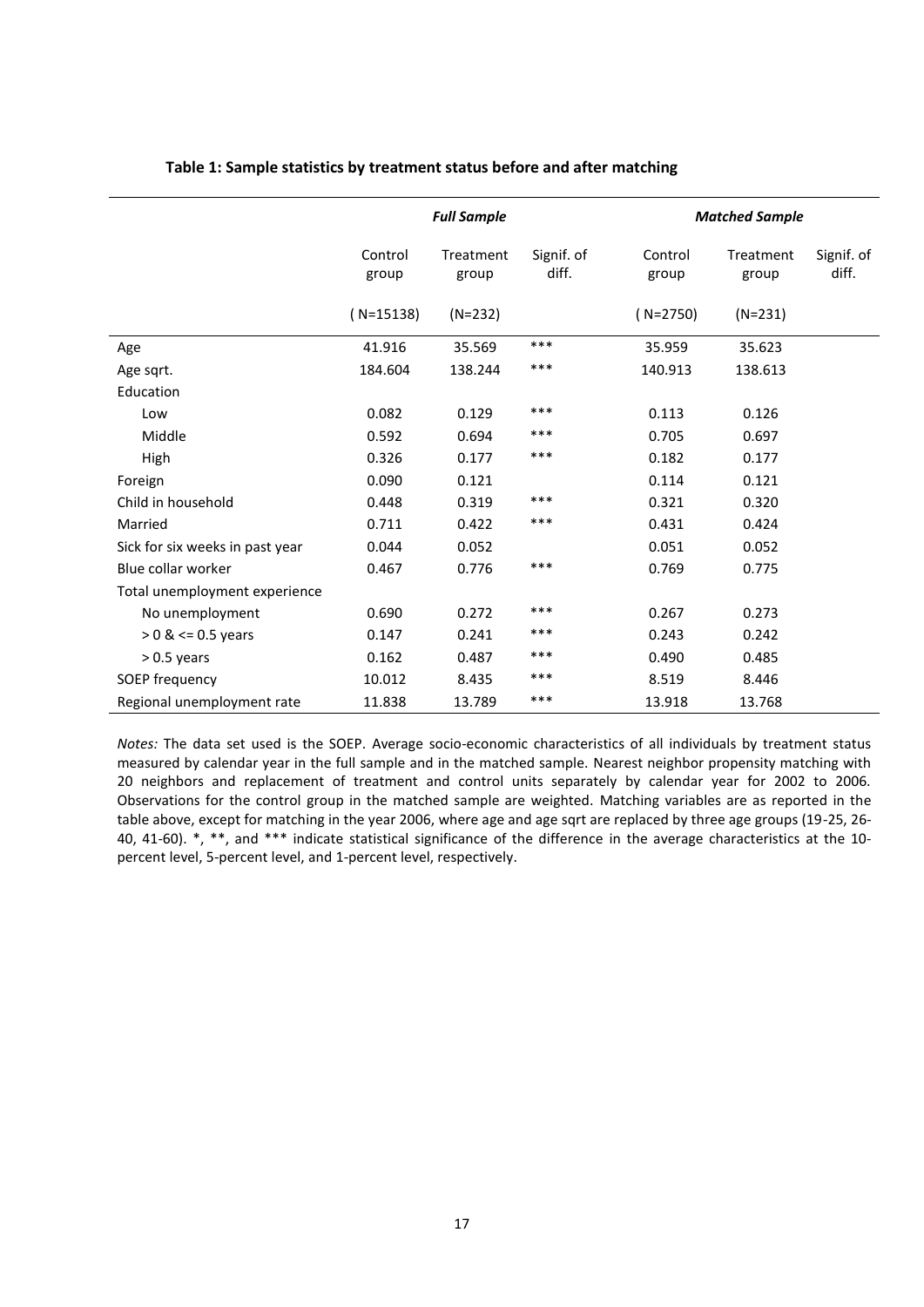|                         | (1)        | (2)                 | (3)                          | (4)                  |
|-------------------------|------------|---------------------|------------------------------|----------------------|
|                         | OLS        | <b>DID Baseline</b> | DID Group-<br>specific trend | DID Full<br>flexible |
| Panel A: Excluding 2003 |            |                     |                              |                      |
| Temp                    | $-1.163**$ | $-0.062$            | $-0.088$                     | $-0.061$             |
|                         | (0.206)    | (0.358)             | (0.419)                      | (0.359)              |
| Reform 2004             |            | 0.047               | $-0.213$                     |                      |
|                         |            | (0.021)             | (0.224)                      |                      |
| Temp*reform 2004        |            | $-1.292**$          | $-1.345*$                    | $-1.445**$           |
|                         |            | (0.429)             | (0.644)                      | (0.519)              |
| Trend                   |            |                     | $-0.153*$                    |                      |
|                         |            |                     | (0.071)                      |                      |
| Trend*temp              |            |                     | 0.026                        |                      |
|                         |            |                     | (0.223)                      |                      |
| Observations            | 2,381      | 2,381               | 2,381                        | 2,381                |
| Number of persons       | 1,682      | 1,682               | 1,682                        | 1,682                |
| R-squared               | 0.131      | 0.141               | 0.141                        | 0.142                |
| Panel B: 2002-2006      |            |                     |                              |                      |
| Temp                    | $-1.168**$ | $-0.036$            | $-0.001$                     | $-0.035$             |
|                         | (0.190)    | (0.375)             | (0.410)                      | (0.376)              |
| Reform 2004             |            | 0.120               | $-0.207$                     |                      |
|                         |            | (0.229)             | (0.230)                      |                      |
| Temp*reform 2003        |            | $-1.283**$          | $-1.192*$                    | $-1.154*$            |
|                         |            | (0.424)             | (0.547)                      | (0.496)              |
| Trend                   |            |                     | $-0.114*$                    |                      |
|                         |            |                     | (0.056)                      |                      |
| Trend*temp              |            |                     | $-0.035$                     |                      |
|                         |            |                     | (0.144)                      |                      |
| Observations            | 2,981      | 2,981               | 2,981                        | 2,981                |
| Number of persons       | 1,930      | 1,930               | 1,930                        | 1,930                |
| R-squared               | 0.112      | 0.120               | 0.121                        | 0.122                |

#### **Table 2: The effect of the reform on job satisfaction of temp workers**

*Notes:* The data set used is the SOEP. The dependent variable is job satisfaction measured on a Likert scale ranging from 0 (totally unsatisfied) to 10 (fully satisfied). Estimates are based on a matched sample of treated and control units, where weights are used. All models include two age dummies, two education dummies, citizenship, children in the household (dummy), marital status (dummy), one indicator for being sick more than 6 weeks, blue collar worker (dummy), two dummies for the duration of unemployment experience, a dummy for West Germany, the yearly regional unemployment rate, year dummies, and a wave dummy indicating how often the worker has answered the questionnaire. Standard errors clustered at the individual level are given in parentheses. \*\*, \* and + indicate significance at the 1%, 5% and 10% levels, respectively.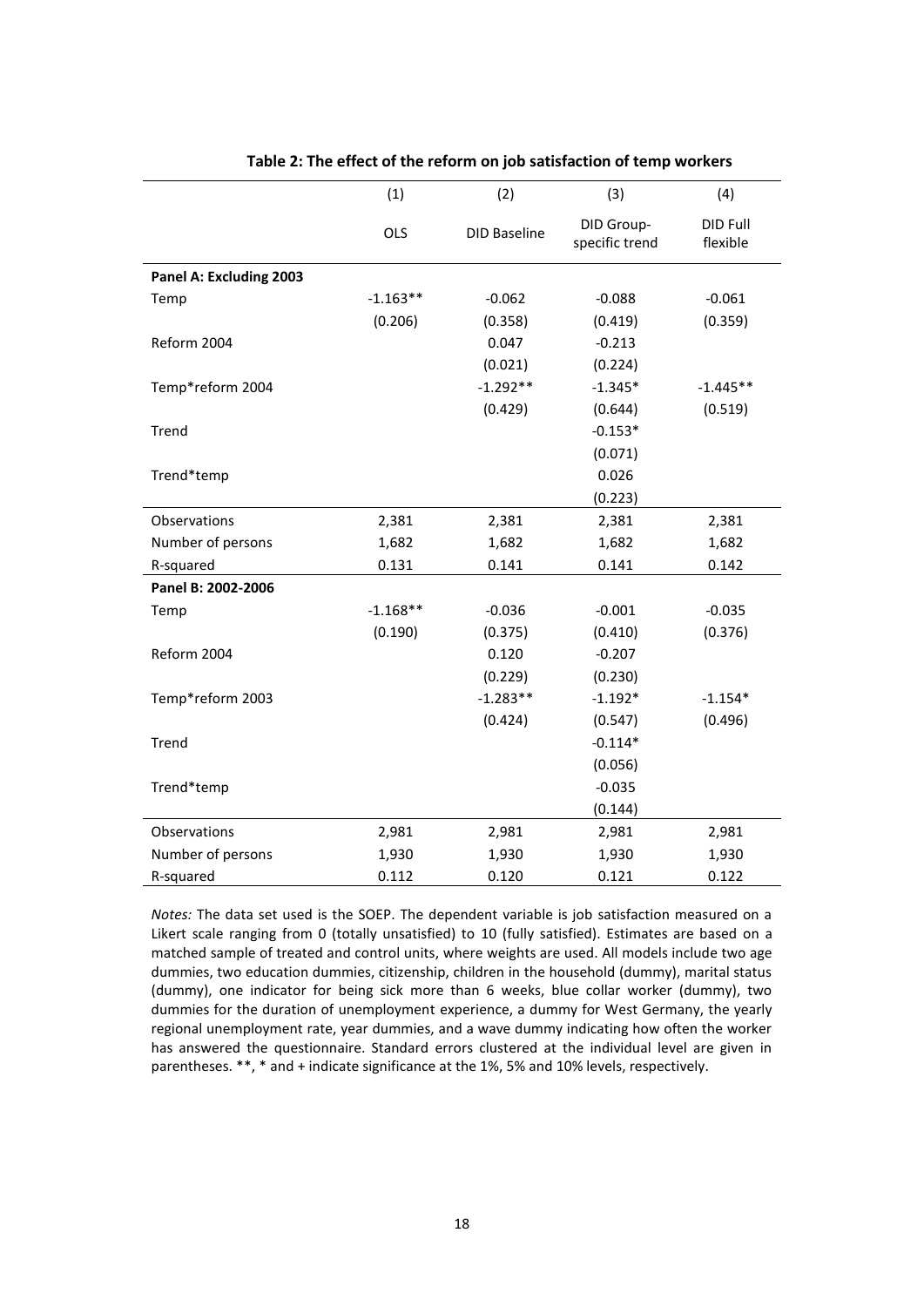|                         | (1)         | (2)         | (3)         | (4)                                 | (5)                |
|-------------------------|-------------|-------------|-------------|-------------------------------------|--------------------|
|                         | <b>POLS</b> | <b>FE</b>   | OLS Placebo | <b>OLS</b><br>Workplace<br>controls | OLS Full<br>Sample |
| Panel A: Excluding 2003 |             |             |             |                                     |                    |
| Temp                    | $-0.074$    | 0.684       | $-0.917**$  | $-0.109$                            | $-0.065$           |
|                         | (0.168)     | (0.929)     | (0.306)     | (0.341)                             | (0.353)            |
| Reform 2004             | 0.012       | $0.529*$    |             | 0.078                               | $-0.034$           |
|                         | (0.103)     | (0.243)     |             | (0.210)                             | (0.365)            |
| Placebo reform (2002)   |             |             | 0.156       |                                     |                    |
|                         |             |             | (0.226)     |                                     |                    |
| Temp*reform 2004        | $-0.514*$   | $-0.830$    |             | $-1.022*$                           | $-1.283**$         |
|                         | (0.200)     | (0.721)     |             | (0.406)                             | (0.422)            |
| Temp*placebo (2002)     |             |             | $-0.245$    |                                     |                    |
|                         |             |             | (0.365)     |                                     |                    |
| Observations            | 2,381       | 2,381       | 3,251       | 2,381                               | 12,206             |
| Number of persons       | 1,682       | 1,682       | 2,017       | 1,682                               | 4,746              |
| R-squared               | 0.133       | 0.062       | 0.116       | 0.203                               | 0.026              |
| Panel B: 2002-2006      |             |             |             |                                     |                    |
| Temp                    | $-0.061$    | 0.032       | $-0.923**$  | $-0.054$                            | $-0.066$           |
|                         | (0.178)     | (0.831)     | (0.310)     | (0.347)                             | (0.354)            |
| Reform 2003             | 0.021       | $0.310^{+}$ |             | 0.041                               | 0.001              |
|                         | (0.108)     | (0.170)     |             | (0.219)                             | (0.036)            |
| Placebo reform (2002)   |             |             | 0.166       |                                     |                    |
|                         |             |             | (0.222)     |                                     |                    |
| Temp*reform 2003        | $-0.517**$  | $-0.780$    |             | $-1.067**$                          | $-1.235**$         |
|                         | (0.199)     | (0.718)     |             | (0.395)                             | (0.402)            |
| Temp*placebo (2002)     |             |             | $-0.243$    |                                     |                    |
|                         |             |             | (0.355)     |                                     |                    |
| Observations            | 2,981       | 2,981       | 3,851       | 2,981                               | 15,370             |
| Number of persons       | 1,930       | 1,930       | 2,379       | 1,930                               | 4,883              |
| R-squared               | 0.112       | 0.068       | 0.101       | 0.176                               | 0.026              |

#### **Table 3: Robustness checks**

*Notes:* The data set used is the SOEP. The same controls are used as described in Table 2. The dependent variable is job satisfaction measured on a Likert scale ranging from 0 (totally unsatisfied) to 10 (fully satisfied). Estimates are based on a matched sample of treated and control units, where weights are used. Workplace controls are firm size (3 dummies), log wage, job tenure, financial compensation for overtime (dummy), commuting distance to workplace (2 dummies), and perceived job insecurity. Standard errors clustered at the individual level are given in parentheses. \*\*, \* and + indicate significance at the 1%, 5% and 10% levels, respectively.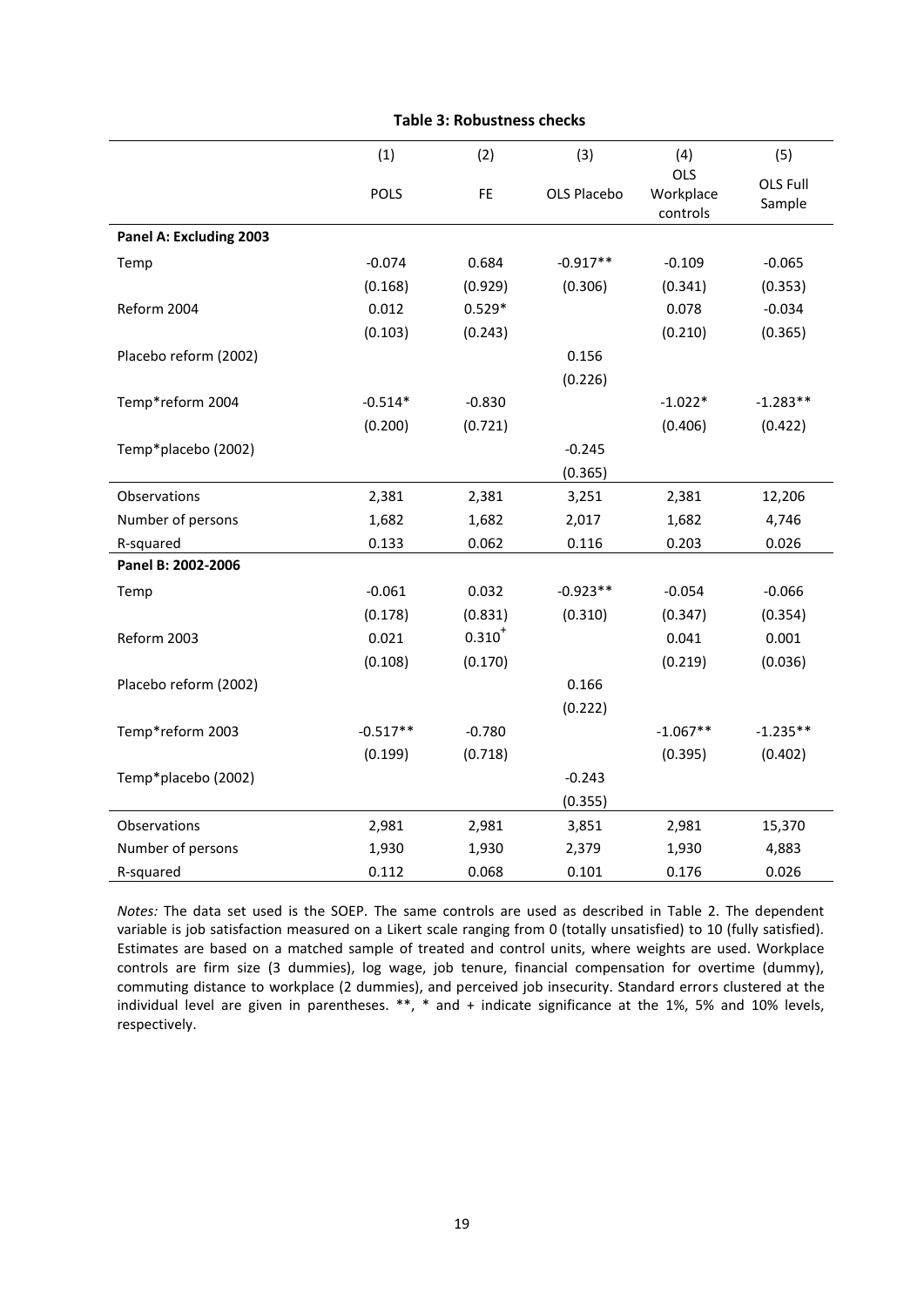|                   | Log wage   | Job insecurity       | Job tenure |
|-------------------|------------|----------------------|------------|
| Temp              | 0.055      | 0.071                | $-4.833**$ |
|                   | (0.082)    | (0.087)              | (0.716)    |
| Reform 2004       | $-0.007$   | 0.026                | 0.084      |
|                   | (0.033)    | (0.044)              | (0.428)    |
| Temp*reform 2004  | $-0.283**$ | $0.171$ <sup>+</sup> | 0.769      |
|                   | (0.083)    | (0.094)              | (0.767)    |
| Observations      | 2,381      | 2,381                | 2,381      |
| Number of persons | 1,682      | 1,682                | 1,682      |
| R-squared         | 0.374      | 0.125                | 0.355      |
|                   |            |                      |            |

### **Table 4: The effect of the reform on workplace characteristics (Specification A)**

*Notes:* The data set used is the SOEP; The same controls are used as described in Table 3, Standard errors clustered at the individual level are given in parentheses. \*\*, \* and + indicate significance at the 1%, 5% and 10% levels, respectively.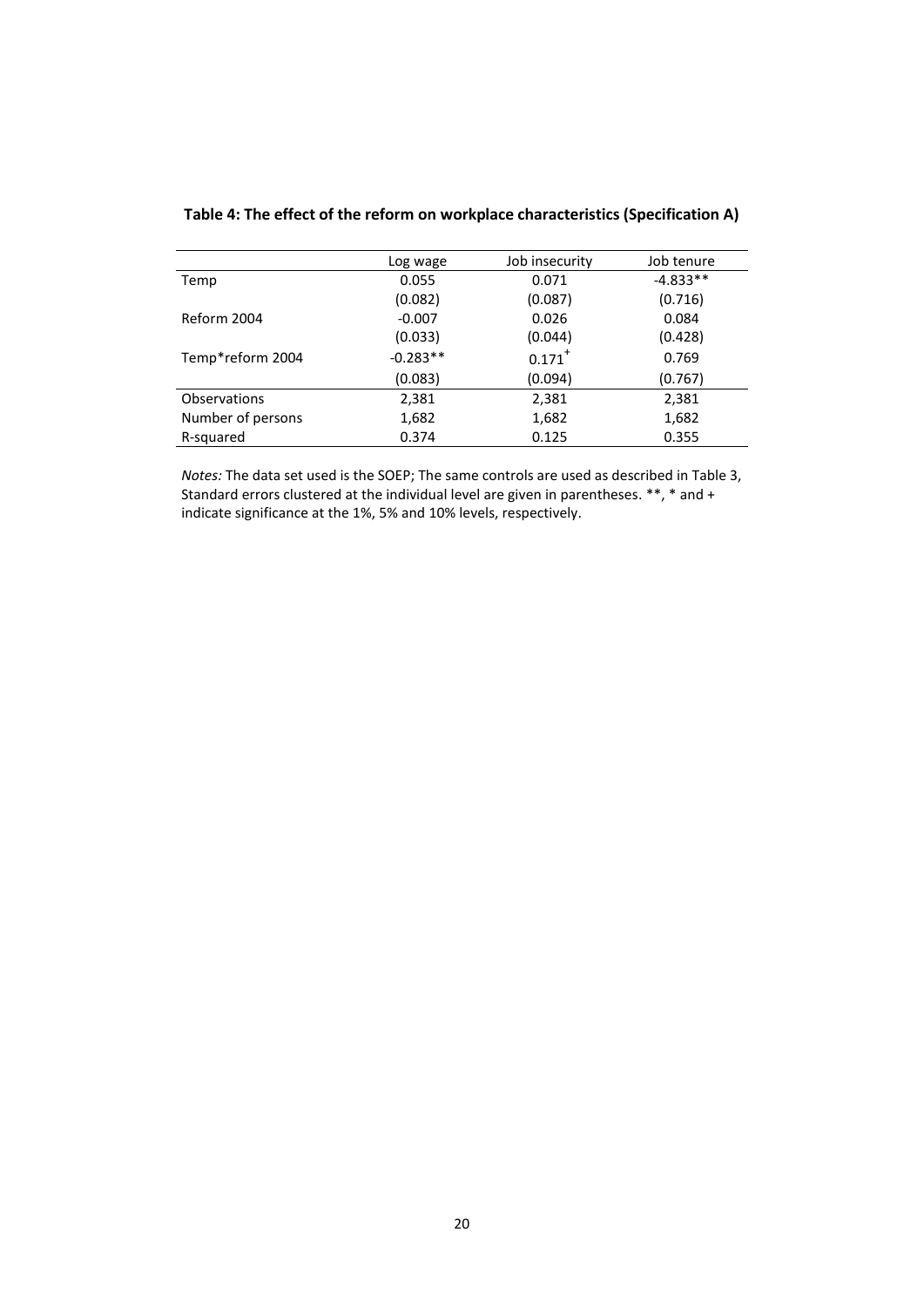# **Appendix**

|                                 | <b>Temp workers</b> |         |                     | <b>Permanent workers</b> |           |                     |
|---------------------------------|---------------------|---------|---------------------|--------------------------|-----------|---------------------|
|                                 | 2002                | 2006    | Signif.<br>of diff. | 2002                     | 2006      | Signif.<br>of diff. |
|                                 | $N=27$              | $N=56$  |                     | $N = 378$                | $N = 612$ |                     |
| Age                             | 38.000              | 35.518  |                     | 38.181                   | 35.801    |                     |
| Age sqrt.                       | 156.504             | 134.934 |                     | 158.873                  | 136.770   |                     |
| Education                       |                     |         |                     |                          |           |                     |
| Low                             | 0.111               | 0.036   |                     | 0.096                    | 0.036     |                     |
| Middle                          | 0.667               | 0.804   |                     | 0.681                    | 0.794     |                     |
| High                            | 0.222               | 0.161   |                     | 0.222                    | 0.171     |                     |
| Foreign                         | 0.111               | 0.125   |                     | 0.098                    | 0.127     |                     |
| Child in household              | 0.370               | 0.286   |                     | 0.380                    | 0.301     |                     |
| Married                         | 0.481               | 0.357   |                     | 0.506                    | 0.372     |                     |
| Sick for six weeks in past year | 0.111               | 0.036   |                     | 0.085                    | 0.035     |                     |
| Blue collar worker              | 0.778               | 0.804   |                     | 0.783                    | 0.802     |                     |
| Total unemployment experience   |                     |         |                     |                          |           |                     |
| No unemployment                 | 0.296               | 0.214   |                     | 0.322                    | 0.211     |                     |
| $> 0$ & $\le$ 0.5 years         | 0.185               | 0.179   |                     | 0.146                    | 0.185     |                     |
| $> 0.5$ years                   | 0.519               | 0.607   |                     | 0.531                    | 0.604     |                     |
| SOEP frequency                  | 7.667               | 9.232   |                     | 7.428                    | 9.103     |                     |
| Regional unemployment rate      | 15.100              | 12.779  | $***$               | 14.841                   | 12.794    | $\ast$              |

#### **Table A1: Selected descriptive statistics by contract type before and after the reform**

Notes: This table provides the average characteristics in the matched sample of individuals by treatment status before and after the reform. Nearest neighbor propensity matching with 20 neighbors and replacement of treatment and control units separated by calendar year for 2002 to 2006. Observations for the control group in the matched sample are weighted. Matching variables are as reported in the table above, except for matching in the year 2006, where age and age sqrt are replaced by three age groups (19-25, 26-40, 41-60).  $*, **$ , and  $***$ indicate statistical significance of the difference in the average characteristics at the 10-percent level, 5-percent level, and 1-percent level, respectively.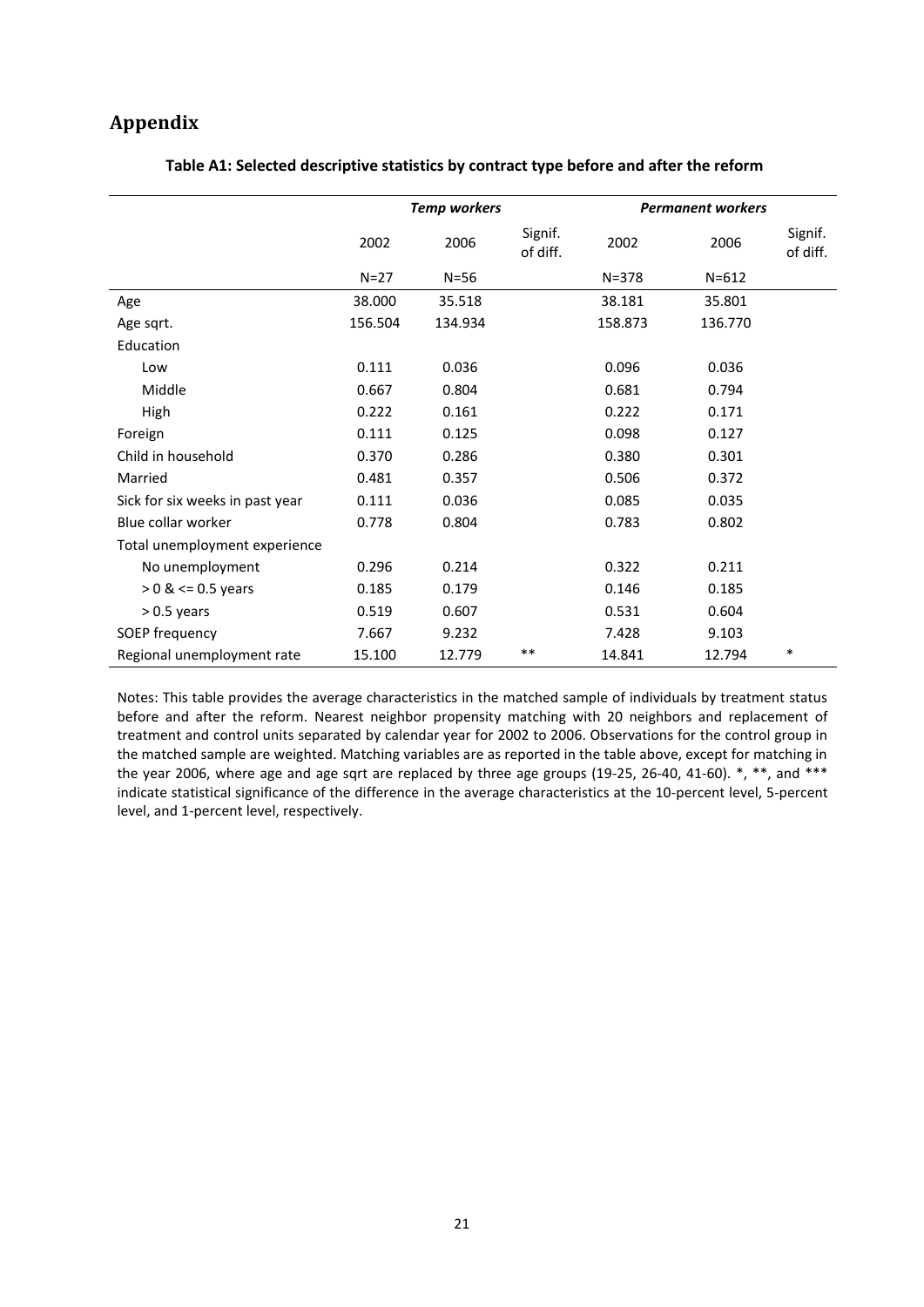# **References**

- Antoni, M. and Jahn, E. (2009). Do changes in regulation affect employment duration in temporary help agencies? *Industrial and Labor Review* 62, 226-251.
- Autor, D. and Houseman, S. (2010). Do Temporary Help Jobs Improve Labor Market Outcomes for Low-Skilled Workers? Evidence from "Work First". *American Economic Journal: Applied Economics* 2, 96–128.
- Bardasi, E. and Francesconi, M. (2004). The impact of atypical employment on individual well-being: evidence from a panel of British workers. *Social Science and Medicine* 58, 1671-1688.
- Boeri, T. (2011), `Institutional reforms and dualism in European labor markets,' In I.O. Ashenfelter and D. Card (eds.). `Handbook of Labor Economics,' vol. Vol 4b, Chapter 13, Amsterdam: Elsevier, 1173-1236.
- Boeri, T. and Garibaldi, P. (2009). Beyond Eurosclerosis. *Economic Policy*, 409–461.
- Böheim, R. and Cardoso, A. (2009). Temporary help services employment in Portugal. 1995-2000. In David Autor, ed., Studies in Labor Market Intermediation. Chicago: The University of Chicago Press, 1-23.
- Booth, A., Francesconi, M. and Frank, J. (2002). Temporary jobs: stepping stones or dead ends? *The Economic Journal* 112, 189-213.
- Buddelmeyer, H., McVicar, D., and Wooden, M. (2013). Non-Standard 'Contingent' Employment and Job Satisfaction: A Panel Data Analysis, IZA Discussion Paper No. 7590, Bonn.
- Burda, M. and Kvasnicka, M. (2006). Zeitarbeit in Deutschland: Trends und Perspektiven. *Perspektiven der Wirtschaftspolitik* 7, 195-225.
- Caliendo, M., Hujer, R. (2006). The microeconometric estimation of treatment effects –An overview. Allgemeines Statistisches Archiv, 90, 197-212.
- Caliendo, M., Kopeinig, S. (2008). Some pracitical guidance for the implementation of propensity score matching. Journal of Economic Surveys 22, 31-72.
- Chadi, A. and Hetschko, C. (2013). Flexibilisation without hesistation? Temporary contracts and workers' satisfaction, IAAEU Discussion Paper Series No. 4/2013, Trier.
- CIETT (2014). Economic Report, Brussels. Online available: http://www.ciett.org/fileadmin/templates/ ciett/docs/Stats/Economic\_report\_2014/CIETT\_ER2013.pdf
- Clark, A. (1997). Job satisfaction and gender: why are women so happy at work? *Labour Economics* 4, 341-372
- Clark, A. (2001). What Really Matters in a Job? Hedonic Measurement Using Quit Data. *Labour Economics* 8, 223-42.
- D'Addio, A., Eriksson, T. and Frijters, P. (2007). An analysis of the determinants of job satisfaction when individual's baseline satisfaction levels may differ. *Applied Economics* 39, 2413-2423.
- De Cuyper, N., Notelaers, G. and De Witte, H. (2009). Job insecurity and employability in fixed-term contractors, agency workers, and permanent workers: association with job satisfaction and affective organizational commitment. *Journal of Occupational Health Psychology* 14, 193-205.

De Graaf-Zijl, M. (2012). Job satisfaction and contingent employment. *De Economist* 160, 197-218.

Federal Employment Agency (2014). Arbeitsmarktberichterstattung: Der Arbeitsmarkt in Deutschland, Zeitarbeit in Deutschland – Aktuelle Entwicklungen, Nürnberg.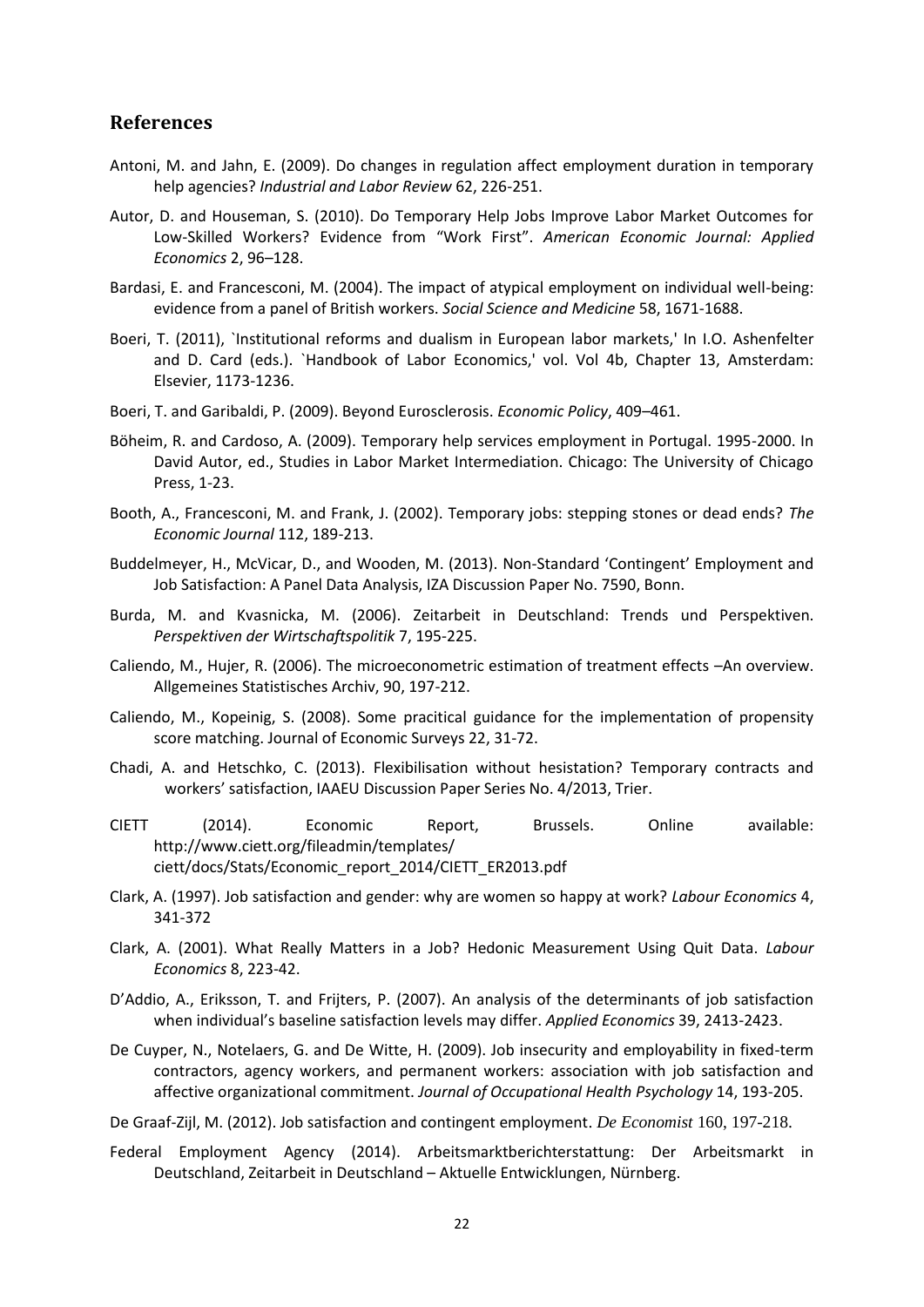- Ferrer-i-Carbonell, A. and Frijters, P. (2004). How important is methodology for the estimates of the determinants of happiness? *Economic Journal* 114, 641-659.
- Garcia-Serrano, C., Hernanz, V., and Tohria, L. (2011). Mind the gap, please! the effect of temporary help agencies on the consequences of work accidents. *Journal of Labor Research* 31, 162-182.
- Green, C. and Heywood, J. (2011). Flexible contracts and subjective well-being. *Economic Inquiry* 49, 716-729.
- Gundert, S. and Hohendanner, C. (2013). Do fixed-term and temporary agency workers feel socially excluded? Labour market integration and social well-being in Germany. Acta Sociologica online publication DOI: 10.1177/0001699313496588.
- Halla, M. and Zweimüller, M. (2013). The Effect of Health on Income: Quasi-Experimental Evidence from Commuting Accidents. *Labour Economics* 24, 23-38.
- Hamermesh D. (2001). The Changing Distribution of Job Satisfaction. Journal of Human Resources 36, 1-30.
- Hamersma, S; Heinrich, C.; Mueser, P. (2014). Temporary Help Work: Compensating Differentials and Multiple Job-Holding. *Industrial Relations* 53, 72-100.
- Houseman, S. and Kalleberg, A. and Erickcek, G. (2003). The role of temporary agency employment in tight labor markets. *Industrial and Labor Relations Review* 57, 105-127.
- Jahn, E. (2010). Reassessing the pay gap for temps in Germany. *Journal of Economics and Statistics* 230, 208-233.
- Jahn, E. (2012). Don't worry, be flexible? Job satisfaction among flexible workers. LASER Discussion Papers - Paper No. 71.
- Jahn, E. and Bentzen, J. (2012). What drives the demand for temporary agency workers? *Labour* 26, 341-355.
- Jahn, E., Riphahn, R., and Schnabel, C. (2012). Feature: Flexible forms of employment: Boon and bane. *The Economic Journal* 122, F115-F124.
- Kalleberg, A.L., Reskin, B.F., and Hudson, K. (2000). Bad jobs in America: Standard and nonstandard employment relations and job quality in the United States. *American Sociological Review* 65, 256-278.
- Kvasnicka, M. (2009). Does temporary agency work provide a stepping stone to regular employment? In Autor, D. (ed.), *Studies of Labor Market Intermediation*, 335-372. The University of Chicago Press, Chicago.
- Mora, R. and Reggio, I. (2012). Treatment effect identification using alternative parallel assumptions. Working Paper 12-33, Economic Series (48).
- Nienhüser, W. and Matiaske, W. (2006). Effects of the 'principle of non-discrimination' on temporary agency work: compensation and working conditions of temporary agency workers in 15 European countries, Industrial Relations Journal 37, 64-77.
- OECD (2013), Employment Outlook, Paris.
- Origo, F. and Pagani, L. (2009). Flexicurity and job satisfaction in Europe: the importance of perceived and actual job stability for well-being at work. *Labour Economics* 16, 547-555.
- Salvatori, A. (2010). Labour contract regulations and workers' wellbeing: international longitudinal evidence. *Labour Economics* 17, 667-678.
- Schäfer, H. (2012). Temporary agency work in the SOEP: coping with data quality problems. SOEPpapers on Multidisciplinary Panel Data Research 454, The German Institute for Economic Research (DIW), Berlin.